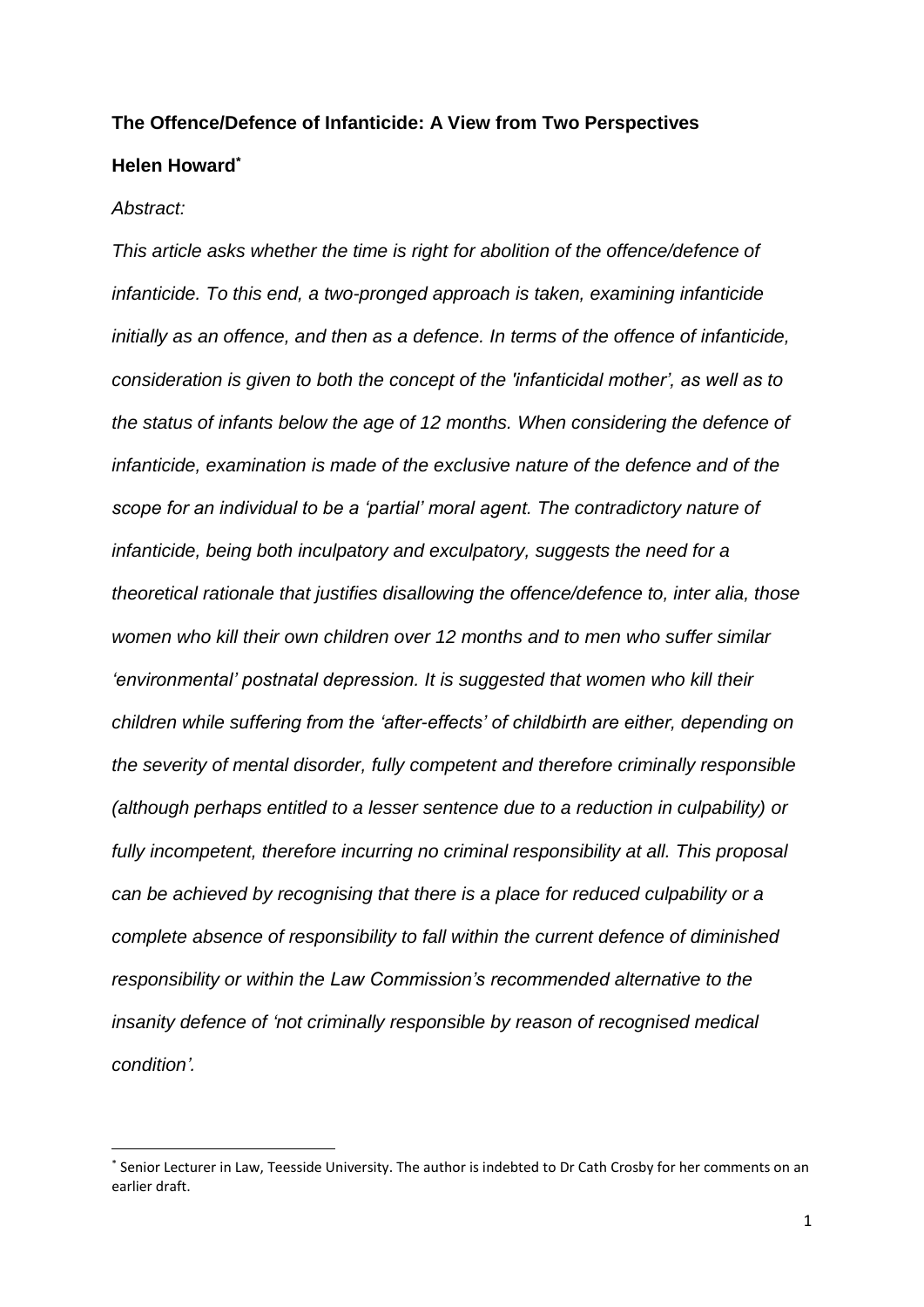## **INTRODUCTION**

1

The 'Janus-faced'<sup>1</sup> offence/defence of infanticide is in as much need of reform/abolition as when it was considered by the Law Commission more than a decade ago.<sup>2</sup> Despite dealing with one of the 'most disquieting'<sup>3</sup> types of criminal behaviour, the offence/defence of infanticide offers an ideal opportunity to test competing needs within the criminal justice system. With the offence/defence of infanticide uniquely inculpating at the same time as exculpating, the harm caused to the victim must be balanced against the culpability of the defendant. Given the defencelessness of the victim and the extreme vulnerability of some defendants however, alongside often salacious media scrutiny, $4$  a perfect balance may be impossible to achieve and the time may be right to abandon the offence/defence entirely. What is clear to academics<sup>5</sup> and the judiciary is that '[t]he law relating to infanticide is unsatisfactory and outdated.'<sup>6</sup>

The offence of infanticide is a lesser charge to murder set out under s.1(1) of the Infanticide Act 1938. Alternatively, it may be pleaded as a defence under s.1(2) of the same Act. This offence/defence allows the mother who kills her child below the age of 12 months, the balance of her mind being disturbed by reason of her not having fully recovered from the birth or her still suffering the effects of lactation, to

<sup>1</sup> A Loughnan, *Manifest Madness: Mental Incapacity in Criminal Law* (OUP: Oxford, 2012), 226.

<sup>2</sup> Law Commission, *A New Homicide Act for England and Wales* (LCCP: London, 2005), 177.

<sup>3</sup> R Ogle and D Maier-Katkin, 'A Rationale for Infanticide Laws' (1993) *Criminal Law Review* 903 at 903. 4 See e.g. [https://www.thesun.co.uk/news/3836124/mum-rachel-tunstill-stabbed-baby-to-death-jailed-for](https://www.thesun.co.uk/news/3836124/mum-rachel-tunstill-stabbed-baby-to-death-jailed-for-life/)[life/.](https://www.thesun.co.uk/news/3836124/mum-rachel-tunstill-stabbed-baby-to-death-jailed-for-life/) Compar[e https://www.2br.co.uk/news/local-news/2308772/woman-accepts-she-killed-her-baby-but](https://www.2br.co.uk/news/local-news/2308772/woman-accepts-she-killed-her-baby-but-says-she-had-no-memory-of-doing-so/)[says-she-had-no-memory-of-doing-so/](https://www.2br.co.uk/news/local-news/2308772/woman-accepts-she-killed-her-baby-but-says-she-had-no-memory-of-doing-so/) (accessed on 17 July 2018).

<sup>&</sup>lt;sup>5</sup> See e.g. Loughnan, above n.1; C Wells, 'The Impact of Feminist Thinking on Criminal Law and Justice: Contradiction, Complexity, Conviction and Connection' [2004] *Criminal Law Review* 88; K Brennan, 'Traditions of English Liberal Thought: a History of the Enactment of an Infanticide Law in Ireland' [2013] *Irish Jurist* 100. <sup>6</sup> Per Judge LJ in *R v Kai-Whitewind* [2005] EWCA Crim 1092 at [140].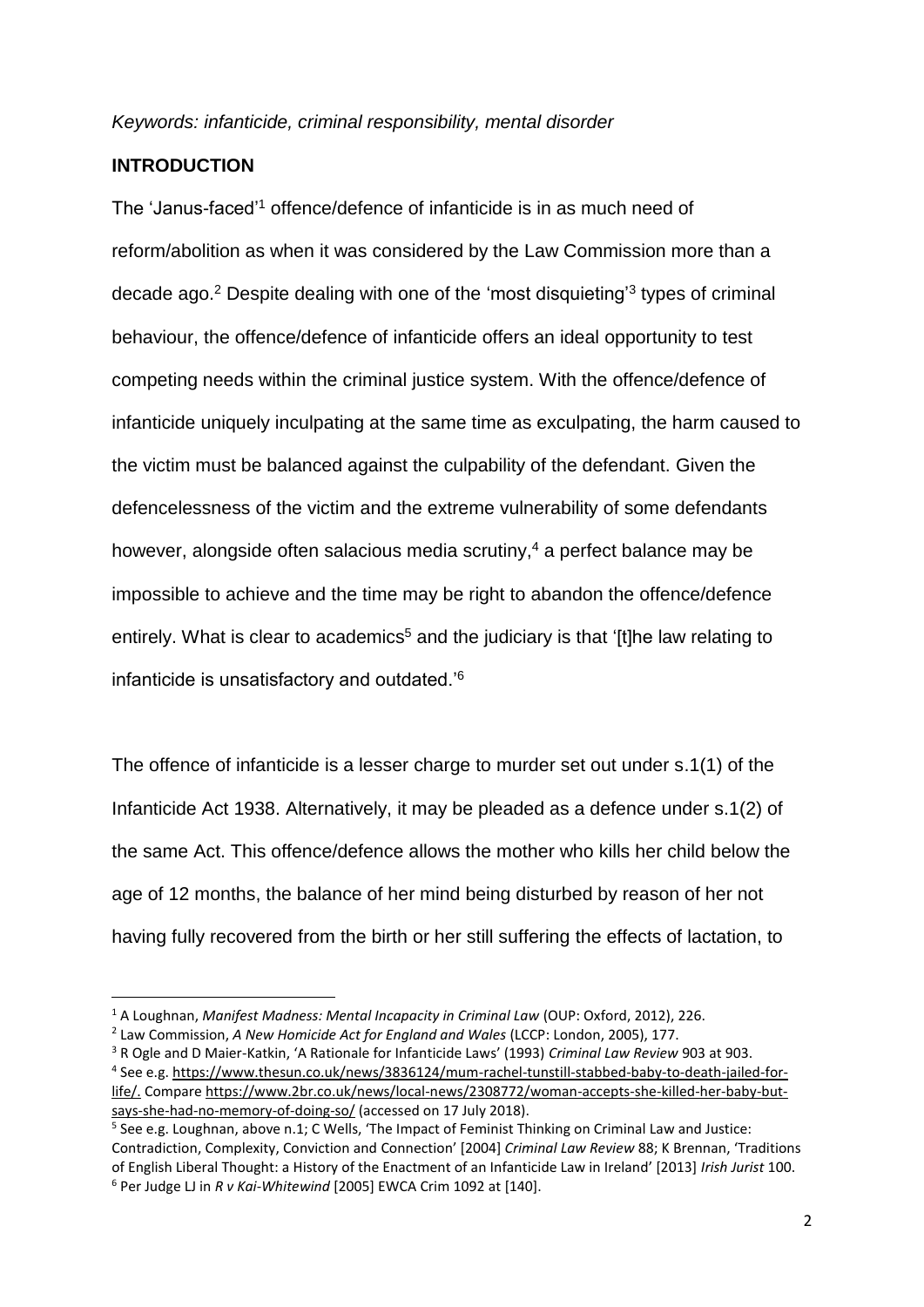evade the mandatory life sentence for murder. <sup>7</sup> The offence/defence is intended to offer a more merciful outcome<sup>8</sup> for the defendant than diminished responsibility, especially given that it can avoid the distress to the mother of an initial charge of murder or a voluntary manslaughter conviction. Wider than the defence of diminished responsibility, with infanticide there is no requirement that the defendant be suffering from a clinical disorder, nor that a causal link be shown between the disturbed balance of mind and the killing.<sup>9</sup> While the offence/defence is rarely used,<sup>10</sup> and was developed historically as a compassionate alternative to capital punishment for those 'illegitimate mothers' who killed their new-born infants in desperation, one view which will be examined and rejected is that infanticide is still relevant today,<sup>11</sup> although in need of updating.

Recent cases demonstrate that the offence/defence of infanticide is still in use. In June 2017, Rachel Tunstill was given a life sentence for the murder of her new-born baby, with a minimum term of 20 years imprisonment. Tunstill gave birth in secret and claimed to have no memory of the killing. Furthermore, medical evidence suggested she was suffering from an acute stress reaction, set against a background of mental disorder, including severe depression and Asperger's Syndrome.<sup>12</sup> This case was unusual in that the majority of women who kill their new-born infants are found guilty of, or succeed in, the defence of infanticide and rarely receive custodial

 $7$  S.1(1) Infanticide Act 1938.

<sup>8</sup> Brennan describes it as 'a more compassionate route': K Brennan, 'Beyond the Medical Model: a Rationale for Infanticide Legislation' (2007) 58 *Northern Ireland Legal Quarterly* 505, 534.

<sup>&</sup>lt;sup>9</sup> C.f. s.2 of the Homicide Act 1957 as amended by s.52(1) of the Coroners and Justice Act 2009 in which the abnormality of normal mental functioning must provide an explanation for the killing.

<sup>10</sup> Law Commission, *Murder, Manslaughter and Infanticide* (2006) No 304 at paras. D.6-D20: 49 cases during the period 1990-2003.

 $11$  Above n.3 at 903. This view is supported by the Law Commission, see above n.10 at para. 9.27.

<sup>&</sup>lt;sup>12</sup> Court of Appeal, Transcript of the Handed Down Judgment, 19 July 2018, at paras. [9] and [28]-[29].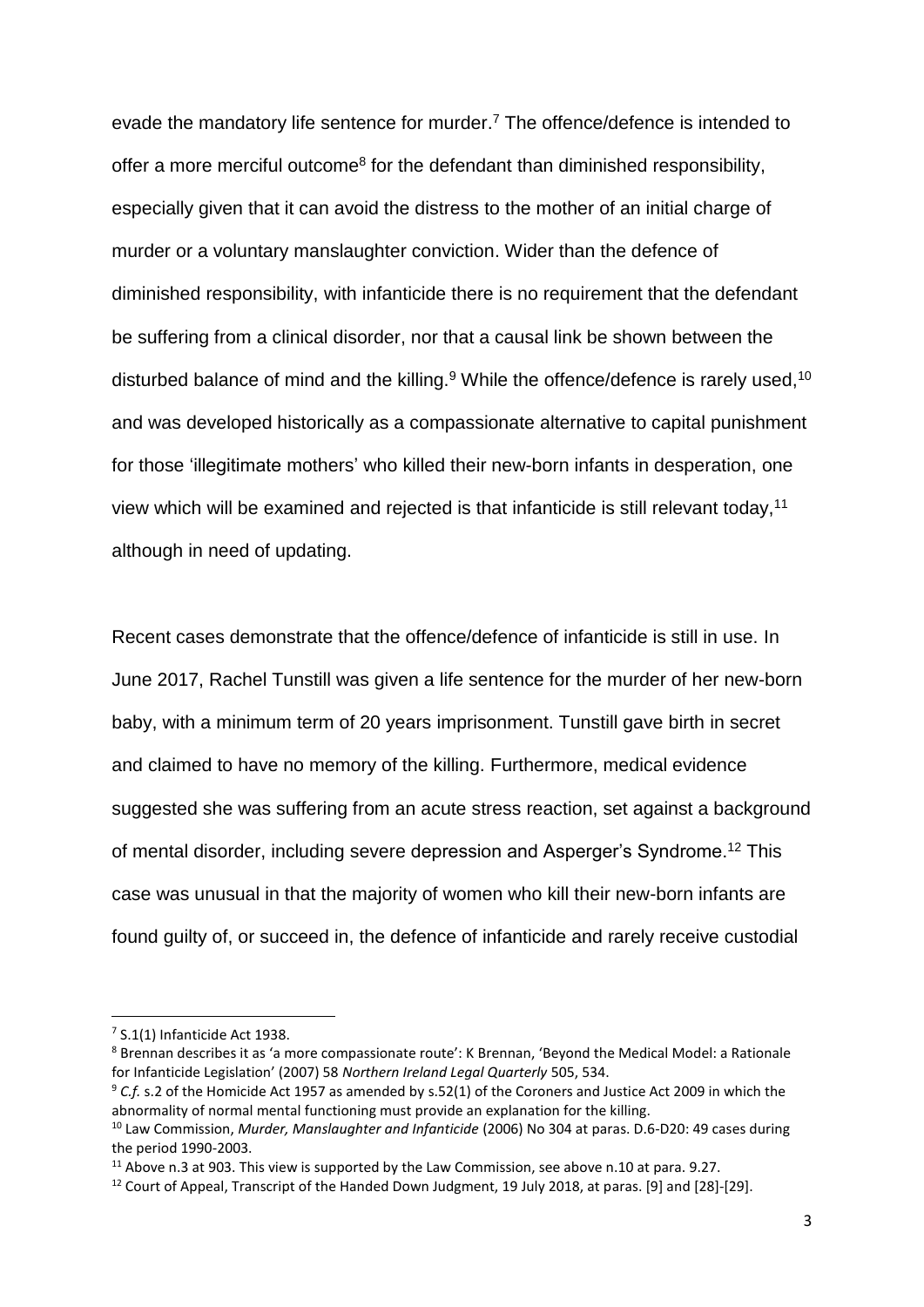sentences. <sup>13</sup> In July 2018, the Court of Appeal quashed Tunstill's conviction for murder on the grounds that infanticide was not left to the jury and, given the conflicting medical evidence, ordered a re-trial.<sup>14</sup> A striking comparison can be made with the sentencing of Orsolva-Anamaria Balogh who, in July 2016.<sup>15</sup> gave birth to her son in secret, cut the umbilical cord, stuffed tissues in his mouth and left him in a bin. The baby survived. Pleading guilty to attempted infanticide, Balogh was given a 12 month community order. The order was lifted in May 2017 so that she could leave the country in order to rebuild her relationship with her son. In the absence of trial transcripts and an insight into jury deliberations, it is impossible to say whether the discrepancy in the original outcomes between the above two cases was justified, nor can a prediction be made as to the likely outcome of Tunstill's re-trial. However, in light of these two decisions, questions need to be raised as to whether the offence/defence of infanticide allows for too lenient treatment of women who take or attempt to take the life of another human being, or whether a vulnerable woman who may have given birth alone and in secret should be treated so harshly by being found guilty of the murder of her child.

This article will examine infanticide in two parts; in respect of the infanticide *offence*, first, criticism will be made of an offence which creates the 'infanticidal woman'<sup>16</sup> in the criminal law, and which bases criminal responsibility on the existence of a disturbance of the mind.<sup>17</sup> Also, in considering infanticide as an *offence*, a challenge will be made regarding the lack of reverence paid by the criminal justice system to

<sup>13</sup> Above n.10 at paras. D.6-D20.

 $14$  The jury rejected the defence of diminished responsibility. Above n.12 at para. [13].

<sup>15</sup> [http://www.wigantoday.net/news/woman-who-dumped-her-baby-in-hospital-bin-to-be-allowed-home-1-](http://www.wigantoday.net/news/woman-who-dumped-her-baby-in-hospital-bin-to-be-allowed-home-1-8544284) [8544284](http://www.wigantoday.net/news/woman-who-dumped-her-baby-in-hospital-bin-to-be-allowed-home-1-8544284) (accessed 9 July 2018).

<sup>16</sup> Above n.1 219.

 $17$  Ibid.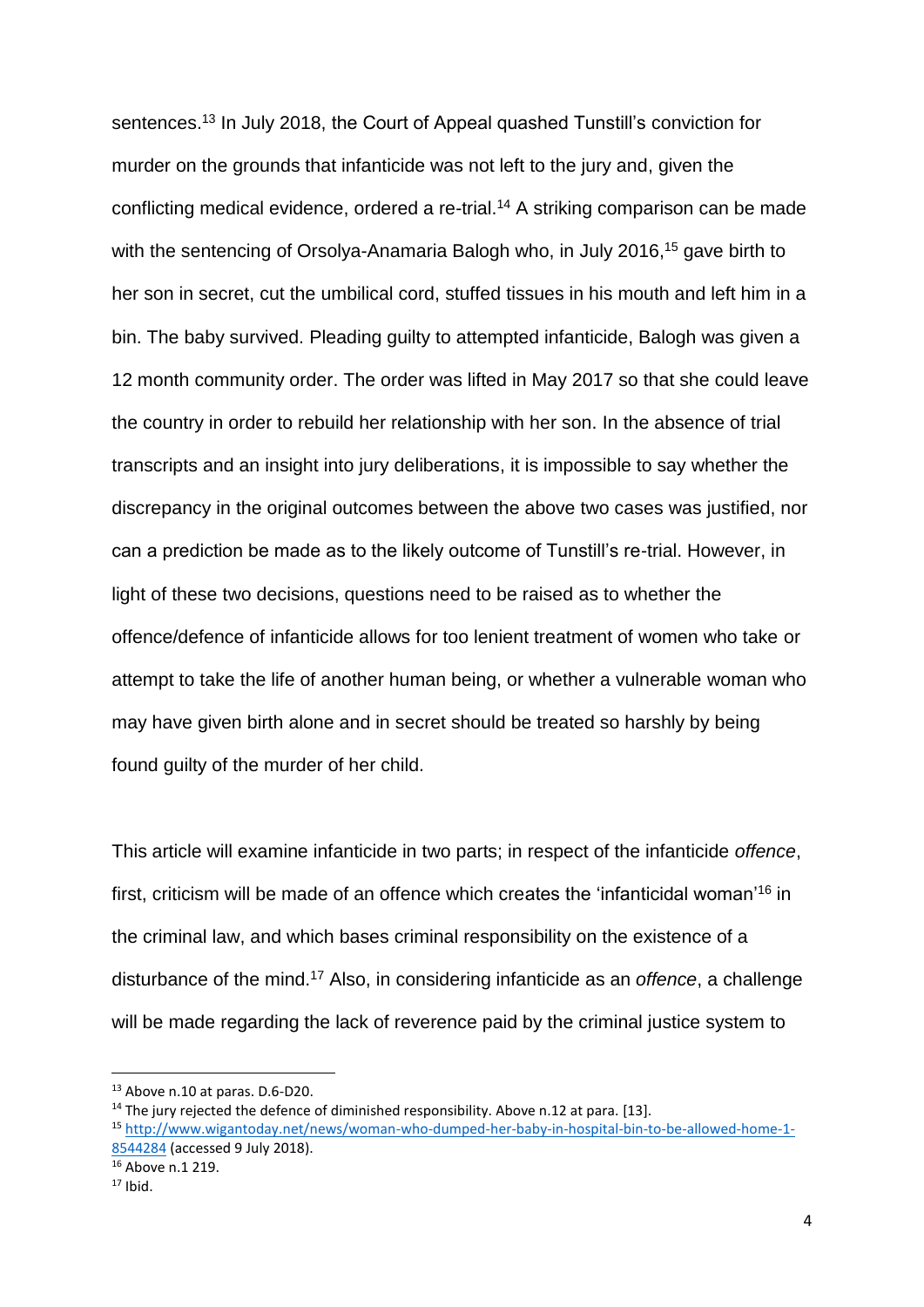the sanctity of life. The proposition will be made that the life of an infant under 12 months is, by virtue of the infanticide offence, given less value than that of any other human being and that such a view should not be tolerated in today's society.

The second part of this article will examine infanticide as a *defence*. In particular, the argument will be made that, as with diminished responsibility,  $18$  a defence ought not to recognise a reduced level of criminal responsibility – either a person is responsible or she is not.<sup>19</sup> Rather, recognition should be given to a reduced level of culpability, but, in paying proper respect to the sanctity (and equality) of all lives, this recognition should only be given where a causal link is shown between the disturbance of the mind and the killing. In fact, where culpability is shown to be significantly reduced, it may be preferable to accept that there is no criminal responsibility at all. Finally, consideration will be given to the recommendations made by the Law Commission in its *Discussion Paper on Insanity and Automatism*<sup>20</sup> which may provide a better solution to the continued existence of the offence/defence of infanticide. It will be suggested that, applying Hart's capacity theory, $21$  a defence of not criminally responsible by reason of recognised medical condition could be broad enough in scope to protect the woman who kills her child in circumstances where she lacked the capacity to choose to do otherwise.

# **THE OFFENCE OF INFANTICIDE**

<sup>18</sup> See H Howard, 'Diminished Responsibility, Culpability and Moral Agency' in *Mental Condition Defences and the Criminal Justice System: Perspectives from Law and Medicine*, eds. Livings, Reed and Wake (Cambridge Scholars Publishing: Newcastle upon Tyne, 2015) 318-338.

<sup>19</sup> Ibid, 326.

<sup>20</sup> Law Commission Discussion Paper, *Criminal Liability: Insanity and Automatism* (2013).

<sup>&</sup>lt;sup>21</sup> 'Fairness require[s] that a man should not be punished...unless he had the capacity and a fair opportunity to avoid doing the thing for which he is punished.' H L A Hart, *Punishment and Responsibility* (OUP: Oxford, 1968) 190-191.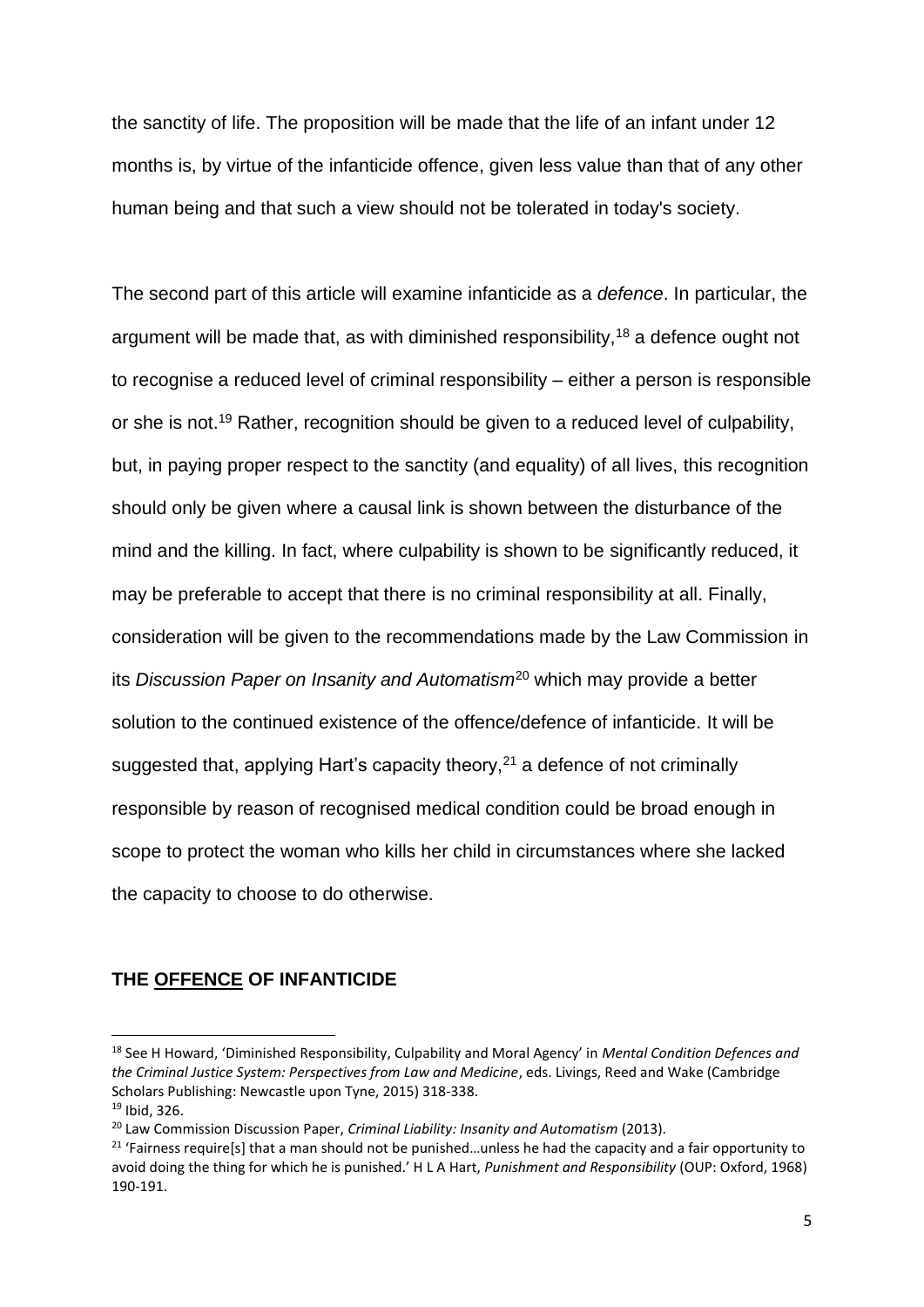The 'gender-specific'<sup>22</sup> crime of infanticide is targeted solely at women who have given birth within the previous 12 months. Infanticide may be charged as an offence where the *mens rea* for murder is present and a woman kills her child under the age of one year. Section 1(1) of the Infanticide Act 1938<sup>23</sup> states:

Where a woman by any wilful act or omission causes the death of her child being a child under the age of twelve months, but at the time of the act or omission the balance of her mind was disturbed by reason of her not having fully recovered from the effect of giving birth to the child or by reason of the effect of lactation consequent upon the birth of the child, then, if the circumstances were such that but for this Act the offence would have amounted to murder or manslaughter, she shall be guilty of felony, to wit of infanticide, and may for such offence be dealt with and punished as if she had been guilty of the offence of manslaughter of the child.

The Infanticide Act 1922, a precursor to the current statute, was introduced as a result of general opinion being against treating infants killed by their mothers as victims of an 'ordinary' murder. $24$  Reasons as to why the killing of an infant under 12 months has been regarded as less reprehensible are: an infant cannot suffer the same as an adult victim;<sup>25</sup> the loss to its family is less;<sup>26</sup> the sense of insecurity caused to society is lower;<sup>27</sup> and the responsibility of the mother is reduced due to

<sup>22</sup> E Cunliffe, 'Infanticide: Legislative History and Current Questions' [2009] *Criminal Law Quarterly* 94 at 94. <sup>23</sup> As amended by s.57 Coroners and Justice Act 2009.

<sup>&</sup>lt;sup>24</sup> D Ormerod & K Laird, *Smith & Hogan's Criminal law* (14<sup>th</sup> ed., OUP: Oxford, 2015) 679.

 $25$  Ibid.

<sup>&</sup>lt;sup>26</sup> J Keown, 'Surveying the Foundations of Medical Law: a Reassessment of Glanville Williams's the Sanctity of Life and the Criminal Law' (2008) *Medical Law Review* 85 at 102-103, citing Williams, *The Sanctity of Life and the Criminal Law* (Alfred A Knopf, 1957) 29-30.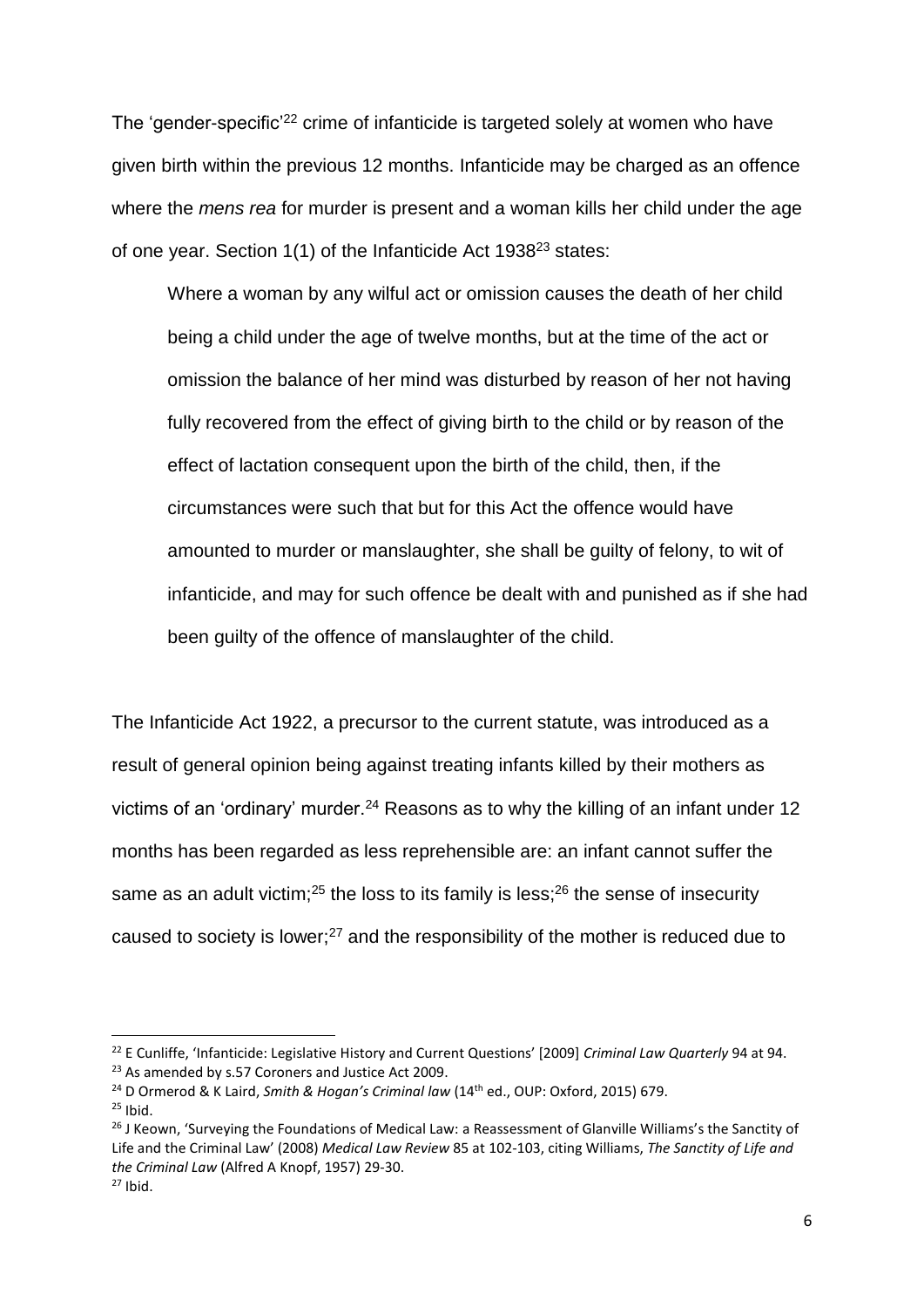the disturbance of her mind.<sup>28</sup> While it is undoubtedly correct that the insecurity caused to society is lower, it is suggested that the other reasons should be open to challenge: all lives in being are considered equal before the law;<sup>29</sup> the loss of a child to any family is entirely subjective; and it is culpability, not responsibility, which is reduced.<sup>30</sup>

Furthermore, the omission of the need for a causal link between the mother suffering from the after effects of childbirth or lactation and the actual killing means that certain women may kill their infants and escape the full force of a murder or voluntary manslaughter conviction. If the disturbance of the mind did not cause the killing, then a reduction in culpability seems inappropriate.

Most cases result from a guilty plea to the offence, and are accepted as such where there is evidence of emotional disturbance at the time of the offence.<sup>31</sup> Where a woman is found guilty of infanticide, the tendency has been to deal with her leniently,<sup>32</sup> the assumption being that she must not have been in her right mind at the time of the killing. Within this assumption, two equally incorrect views have emerged: either the mother who kills her infant must be mad, as she would not otherwise have acted contrary to her instinct; $33$  or, worse, all women who have recently given birth are mad.<sup>34</sup>

<sup>28</sup> Above n.24, 680.

<sup>&</sup>lt;sup>29</sup> See Ward LJ's comments in Re A [2000] 4 All ER 961, 1000: 'What the sanctity of life doctrine compels me to accept is that each life has inherent value in itself and the right to life, being universal, is equal for all of us.' <sup>30</sup> Above n.18, 326.

<sup>31</sup> R D Mackay, 'The Consequences of Killing Very Young Children' [1993] *Crim LR* 21.

<sup>&</sup>lt;sup>32</sup> See above n.10. During a research period of 1990-2003, of a sample of 49 defendants convicted of infanticide, only three defendants were given custodial sentences.

<sup>33</sup> Wells, above n.5 at 99; A Morris and A Wilczynski 'Parents who Kill Their Children' (1993) *Crim LR* 31 at 36.

<sup>34</sup> Above n.3 at 904; Brennan, n.5 at 124.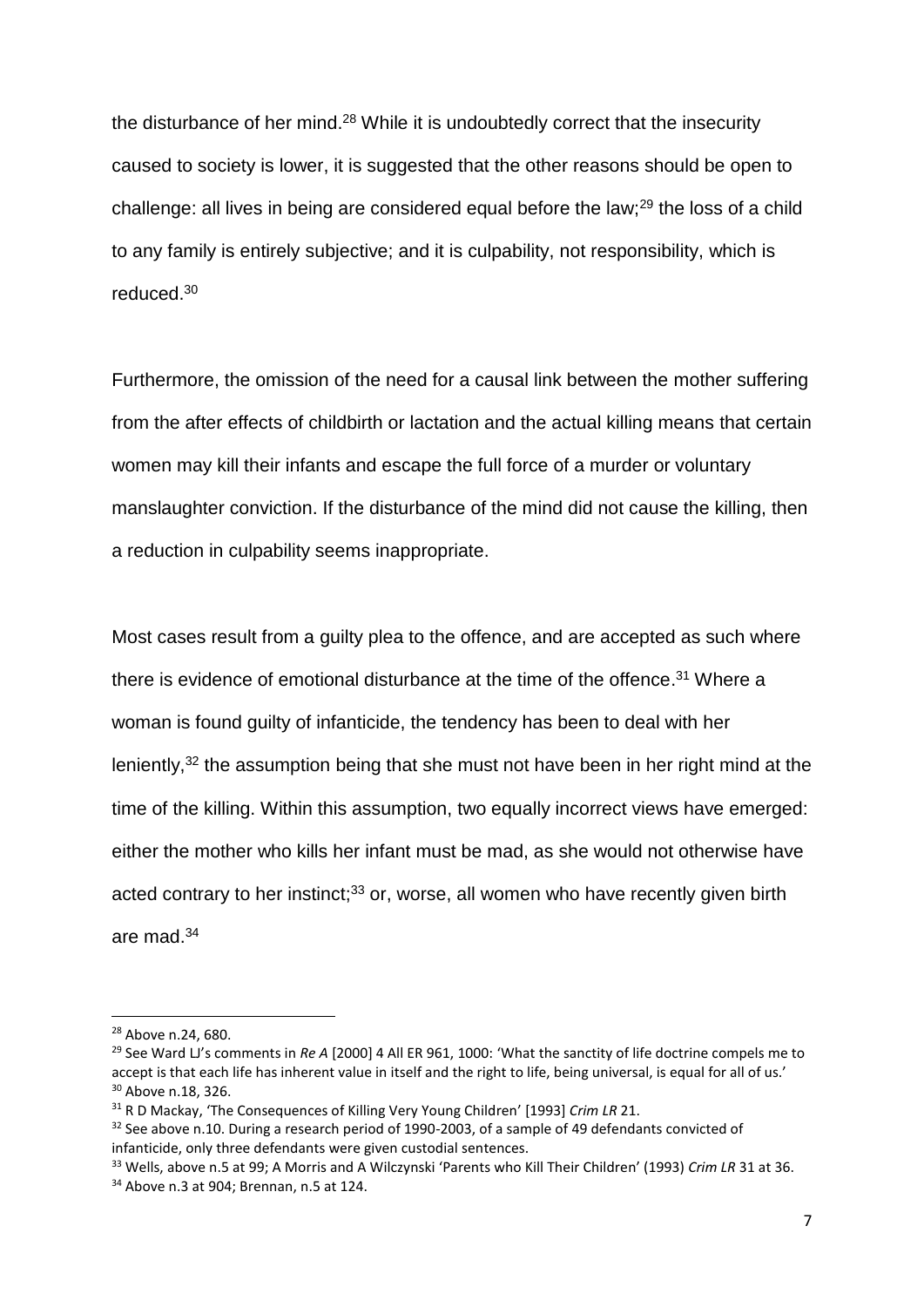#### *The inclusive nature of the offence and the 'infanticidal' mother*

Loughnan comments that 'a finding of partial responsibility for killing (whether in conviction for a charge or in the acceptance of a plea) flows straightforwardly from the construction of the act of infanticide as an instantiation of abnormality.'<sup>35</sup> Thus, a mother who kills *must* be suffering from a mental disorder as no 'normal' mother would behave in this way.<sup>36</sup> No allowance is made here for that fact that a woman may kill for reasons other than an imbalance of the mind. A lack of willingness to embark on motherhood, a desire for career progression, a failure of contraception, or the breakdown of a relationship could also be influencing factors. In allowing a conviction for infanticide with no causal link, a 'mere temporal connection'<sup>37</sup> being required, a message is sent to all mothers that they must either be good mothers or mentally disturbed. Thus, '[t]he paradigm of good motherhood includes the myth of maternal instinct<sup>'38</sup> and anyone who deviates from this path by killing her child is presumed to be 'mad'.<sup>39</sup>

A more extreme view is that '[r]unning parallel with the glorified role of motherhood, both supporting and undermining it, has been the increased medicalisation and institutionalisation of reproduction and infant development.'<sup>40</sup> The medicalised approach to motherhood arguably creates a presumption $41$  that all women are

<sup>35</sup> Above n.1 219.

<sup>&</sup>lt;sup>36</sup> J Grossman, 'Postpartum Psychosis- a Defense to Criminal Responsibility or Just Another Gimmick?' [1990] *University of Detroit Law Review* 311 at 315.

<sup>37</sup> A Loughnan, 'The 'Strange' Case of the Infanticide Doctrine' (2012) *Oxford Journal of Legal Studies* 685 at 702.

<sup>&</sup>lt;sup>38</sup> Wells, above n.5 at 99.

<sup>39</sup> Morris and Wilcyzynski, above n.33 at 36.

<sup>40</sup> Wells, above n.5 at 99.

<sup>41</sup> Above n.3 at 904.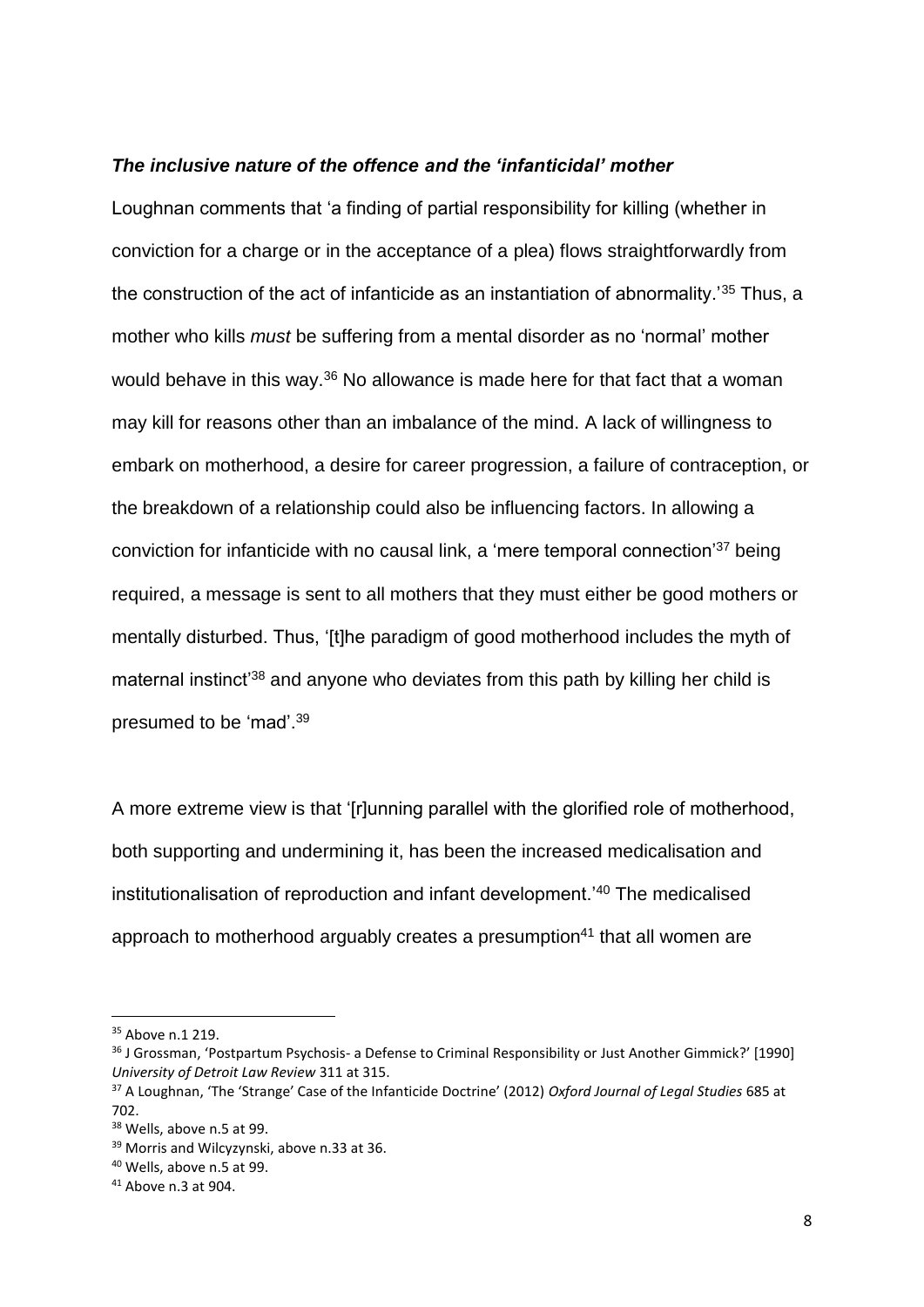mentally unstable after giving birth and this presumption is underpinned by the fact that a causal link is not required for the offence to be made out. This medicalisation of infanticide has been viewed as promoting the view that 'all women are inherently mentally unstable as a result of their biological functions'.<sup>42</sup> At the same time, the medicalisation of infanticide effectively ignores the social issues which may contribute to a woman becoming mentally ill after giving birth. Research has shown that approximately half of women who were convicted of infanticide were not suffering from an 'identifiable mental disorder'.<sup>43</sup> The suggestion here is not that social circumstances should contribute to a defence for the woman who kills her infant, merely that there should be recognition of other factors, beyond childbirth and lactation, which can contribute to a deterioration in mental health.<sup>44</sup> As will be suggested later, the better defence under these circumstances should be diminished responsibility or a properly drafted insanity defence.

A response to the feminist accusation that all women are viewed as unstable as a consequence of their biology is that it may be an overstatement to claim that the phrasing of the infanticide offence pathologises all mothers.<sup>45</sup> Ogle and Maier suggest<sup>46</sup> that as only women can experience pregnancy and childbirth, 'illnesses associated with these phenomena must inevitably be unique to women. This does

 $42$  Brennan, above n.5 at 124. See also Loughnan, above n.1, 35: 'the infanticidal woman's abnormality is depicted as less dangerous or not dangerous at all. In addition, an infanticidal woman's difference is naturalized, and,…is depicted as a product of her physiology, something which all women share'. <sup>43</sup> P d'Orban, 'Women who Kill their Children' (1979) 134 *British Journal of Psychiatry* 560, cited in Morris and Wilczynski above n.33 at 35.

<sup>44</sup> See R Roth, 'Biology and the Deep History of Homicide' (2011) *British Journal of Criminology* 535, 539: 'Chronic stress and social isolation…lead to physical responses that diminish maternal investment and increase the risk of maternal neglect and abuse.'

<sup>45</sup> Above n.22 at 111. Cunliffe refers to the Canadian model of infanticide which is based on the English provision.

<sup>46</sup> Above n.3 at 906.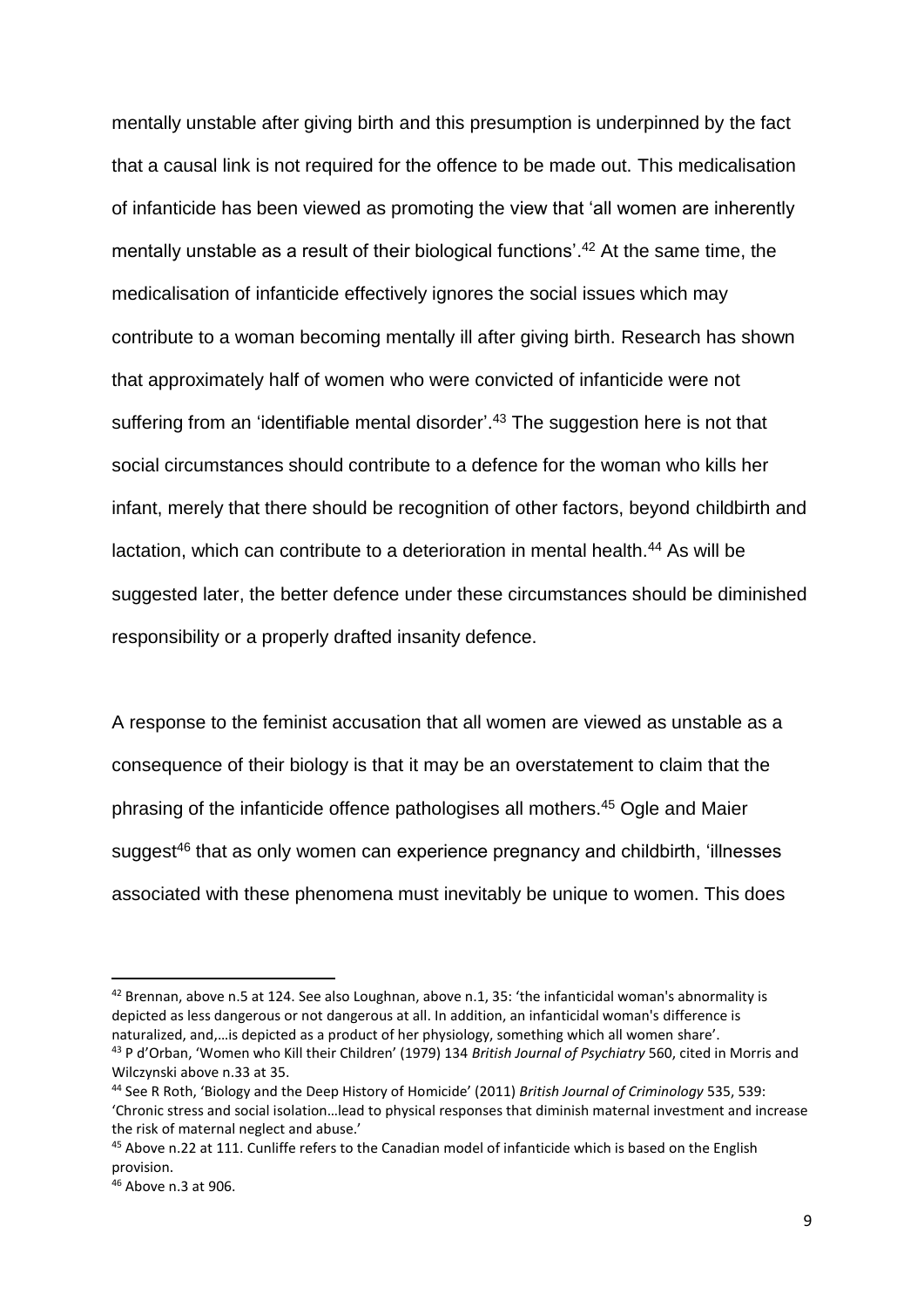not imply inferiority'. Using a 1987 epidemiological study,<sup>47</sup> they demonstrate that admission to hospital for psychosis was 22 times higher during the 30 days after giving birth. Nevertheless, 'there is some evidence to suggest that women who killed their newborn infants were sometimes perceived…to have been mentally weak, distressed or disturbed.'<sup>48</sup> This out-dated rationale needs rethinking.

The appeal of this medicalised approach is that it allows for 'a lenient response for the infanticide offender without opening the floodgates to other killers or interfering with fundamental criminal law principles in relation to individual responsibility.<sup>49</sup> The woman's behaviour could thus be explained and distinguished from other offenders by the fact that she had recently given birth.<sup>50</sup> While fundamental criminal law principles may not have been sacrificed in order to show leniency to such a defendant, a sound underpinning rationale for the offence/defence of infanticide is absent. Of greatest concern is the notion that 'abnormality is...functioning to inculpate the individual woman charged with infanticide,' <sup>51</sup> A principled approach to the offence of infanticide is clearly lacking if it can be defined by proof of a woman's unstable mental condition.

## *Sanctity of life*

While the inclusive nature of the offence of infanticide places its existence on shaky foundations and creates an arguably misogynistic view of motherhood, a similar negative value is placed on the life of an infant under 12 months. Despite one view

<sup>47</sup> R E Kendall, JC Chalmers and C Platz, 'Epidemiology of Puerperal Psychoses' (1987) 150 *Brit J of Psychiatry* 662, cited in Ogle, above n.3 at 907.

<sup>48</sup> Brennan, above n.5 at 131.

<sup>49</sup> Ibid at 127.

 $50$  Ibid.

<sup>51</sup> Above n.1 32.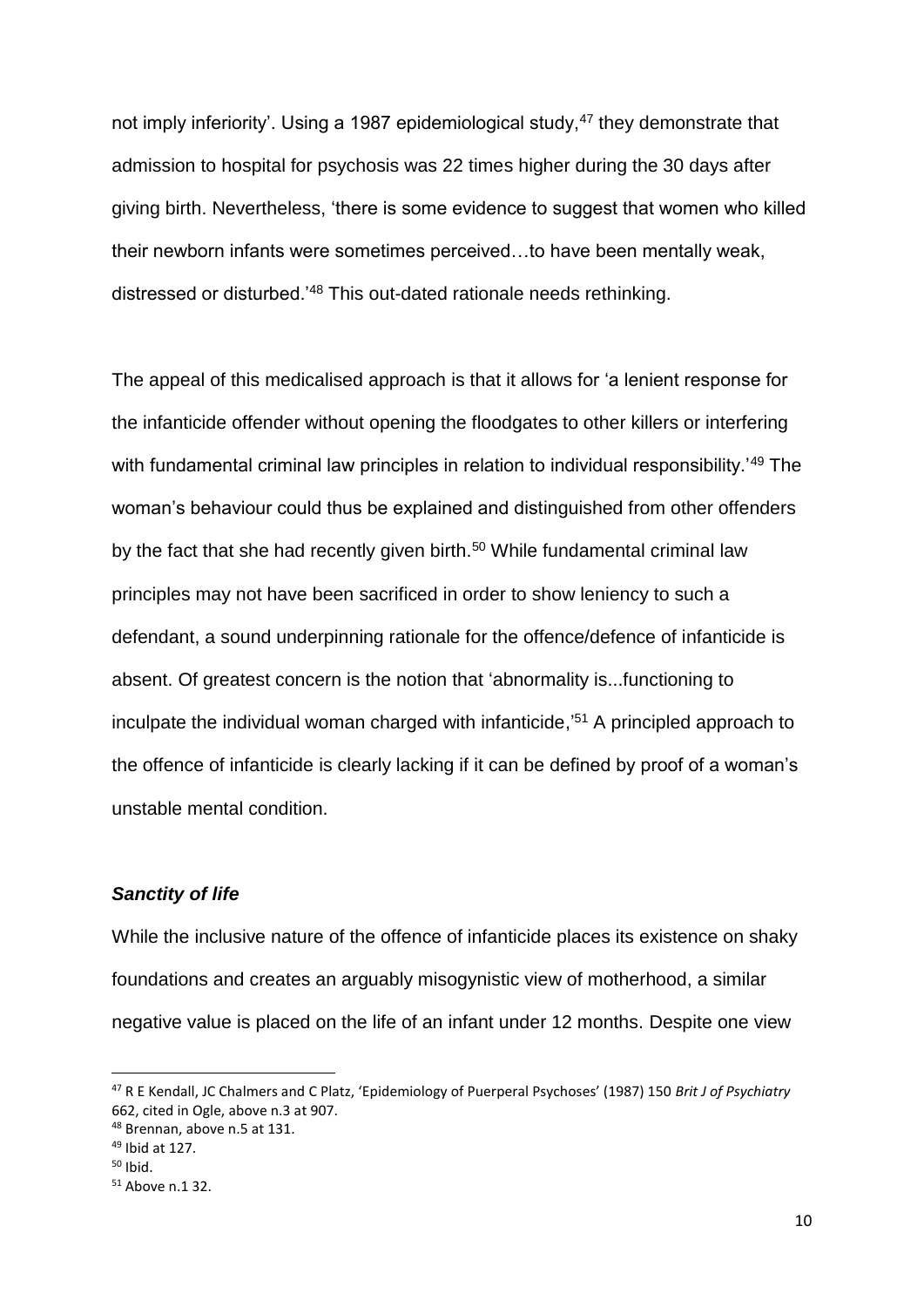that 'killing infants cause[s] a minimum of harm',<sup>52</sup> in allowing a mother who kills her infant to be charged with the offence of infanticide, a lower value is placed incontrovertibly on the life of an infant under 12 months. <sup>53</sup> This seems morally wrong, outdated and no longer apt in a society proclaiming to protect 'the defenceless and innocent'. <sup>54</sup> Unlike English law, the Irish infanticide law does not allow for a charge of infanticide in the first instance, favouring instead a murder charge. <sup>55</sup> Concerns in Ireland were that the infanticide legislation should not 'diminish the value of infant life, or, in connection with this, the deterrent effect of the criminal law.'<sup>56</sup> This deviation by the Irish Parliament was viewed as 'a good compromise between the need to achieve particular practical and humanitarian objectives, while respecting a significant aspect of Catholic, and indeed wider Christian, teaching.<sup>'57</sup> In fact, if the defence of infanticide is to be retained in English and Welsh law, an initial murder charge which can be reduced at trial to an infanticide conviction may be more apposite, paying due respect to the sanctity of all lives in being.

Clearly, without such respect being paid, the English offence of infanticide risks dulling the 'bright line'<sup>58</sup> between the value of a new-born infant and that of the unborn foetus. While the issue of 'personhood' has been provocatively discussed in the context of abortion law,<sup>59</sup> no clear rationale is provided for treating the new-born

<sup>52</sup> Above n.26 at 102-103, citing Williams, *The Sanctity of Life and the Criminal Law* (Alfred A Knopf, 1957), 29- 30.

<sup>53</sup> Above n.8 at 506.

<sup>54</sup> Above n.3 at 903.

<sup>55</sup> S.1(1) Infanticide Act 1949.

<sup>56</sup> Brennan, above n.5 at 101.

<sup>57</sup> Ibid at 120.

<sup>58</sup> A Burin, 'Beyond Pragmatism: Defending the 'Bright Line' of Birth' (2014) *Medical Law Review* 494 at 497: 'A bright line is drawn by law at birth for ascription of the rights flowing from personhood.'

<sup>&</sup>lt;sup>59</sup> See, e.g., K Greaseley, 'Prenatal Personhood and Life's Intrinsic Value' (2016) Legal Theory 124.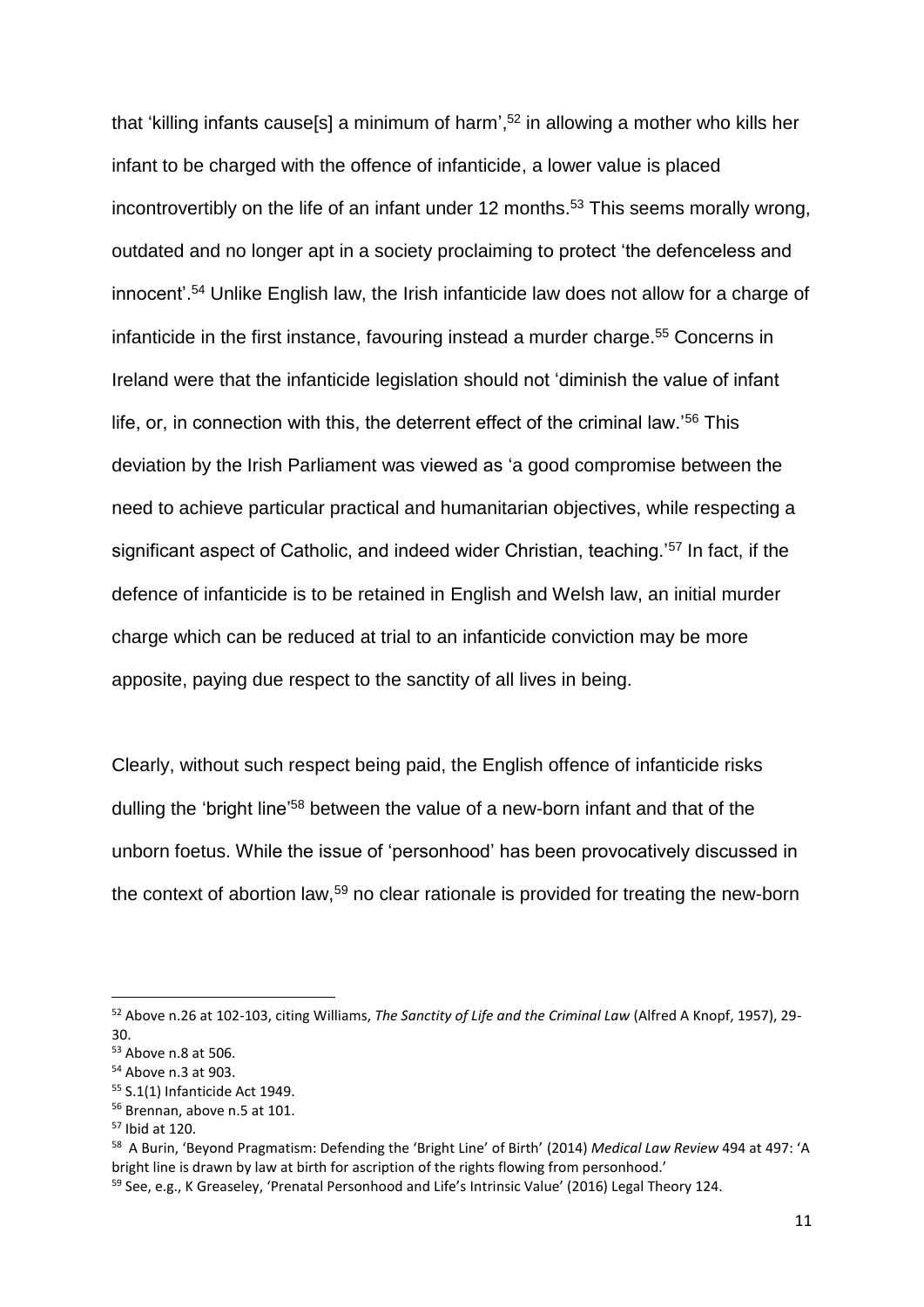infant as less deserving of protection than other persons in being. <sup>60</sup> This inequality is most evident when considering that, while suffering from an imbalance of the mind, a woman who kills her offspring would be charged with the murder of her 13 month child, but infanticide of a child below 12 months. The sanctity of life debate in relation to infanticide needs to be given recognition. As Grossman states:<sup>61</sup> '[i]t may appear fair to exculpate mothers suffering from postpartum psychosis, but what about the child victims? Who protects their rights?' It no longer seems appropriate to use an offence, the origins of which stem from the low value placed on infant life during the 19<sup>th</sup> century, at a time where there was high infant mortality<sup>62</sup> combined with the stigma of illegitimacy. Given that the offence of infanticide was aimed, silently, at social rather than medical circumstances, as Brennan suggests, 'the medical basis of infanticide legislation is a legal invention.'<sup>63</sup>

Clearly, the lack of reverence for an infant's life, where she is killed by her mother, is based more on the culpability of the mother $64$  than the harm to the infant. That this should be the case may be, in part, attributable to the continued existence of the mandatory life sentence for murder. The offence/defence of infanticide, like diminished responsibility, serves as 'a device for circumventing the embarrassments that flow from a mandatory sentence.<sup>'65</sup> Historically, infanticide allowed for the death penalty to be avoided more honestly. 66

 $60$  Although Greaseley provides a challenging discussion on the diminishing differences between a late-term foetus and a neonate: ibid at 150-152.

<sup>61</sup> Above n.36 at 344.

<sup>62</sup> Above n.8 at 522.

<sup>63</sup> Above n.8 at 533.

<sup>64</sup> S Eldar, 'The Limits of Transferred Malice' (2012) *Oxford Journal of Legal Studies* 633 at 642-643.

<sup>65</sup> S Dell, 'Diminished Responsibility Reconsidered' [1982] *Crim LR* 809 at 814.

 $66$  Above at n.10, at para, 8.13.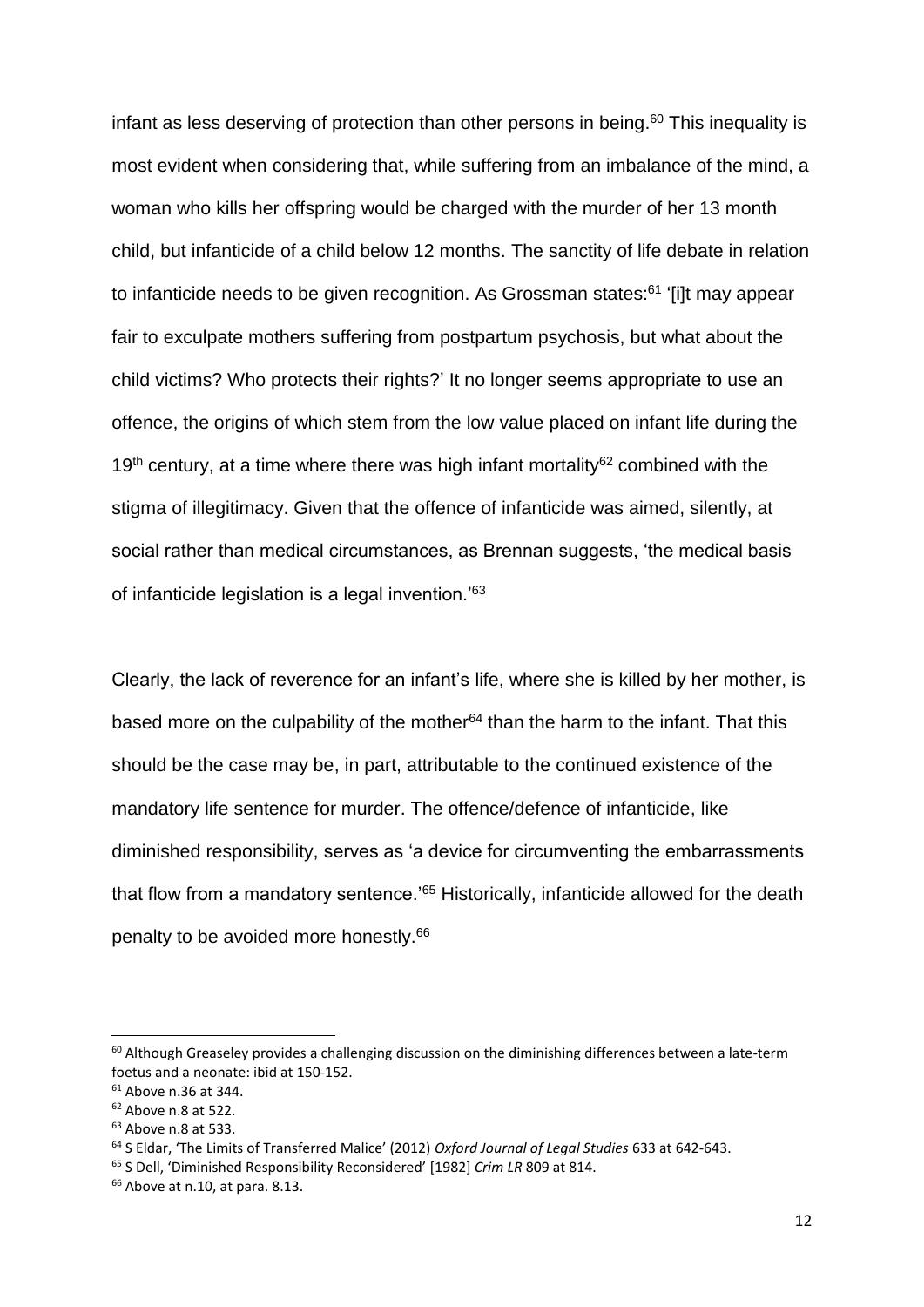Of note is the fact that the Infanticide Act was passed prior to the availability of the diminished responsibility defence. $67$  The problem with using the defence of diminished responsibility in place of the infanticide defence is that a link to a recognised medical condition adds an additional burden to a woman who might be in denial about her mental state, $68$  and often has no memory of the killing. MacKay, in his research for the Law Commission, $69$  suggests that it is possible that a verdict of infanticide might be triggered in the cases of some defendants suffering from a 'dissociative disorder' where it would be 'less likely' to succeed in a defence of diminished responsibility. This may be so, but given that any defence which reduces a defendant's level of culpability should be robustly defensible, the absence of a link to a recognised medical condition should be a cause of concern. These issues will be addressed in relation to the *defence* of infanticide below.

## **THE DEFENCE OF INFANTICIDE**

Having examined infanticide and its inclusive nature as an offence, the exclusive nature of the defence requires consideration. This will be followed by discussion of the absence of a causal link. If the defence of infanticide is used successfully, the woman need not prove a mental disorder, nor that any link existed between her disturbance of the mind and killing.<sup>70</sup>

Section 1(2) of the Infanticide Act 1938 states:

Where upon the trial of a woman for the murder [or manslaughter] of her child, being a child under the age of twelve months, the jury are of opinion that she

<sup>67</sup> Above n.24, 681.

<sup>68</sup> Above n.10 at para. 8.44.

 $69$  Ibid, at para. D.37.

<sup>70</sup> Above n.31 at 29.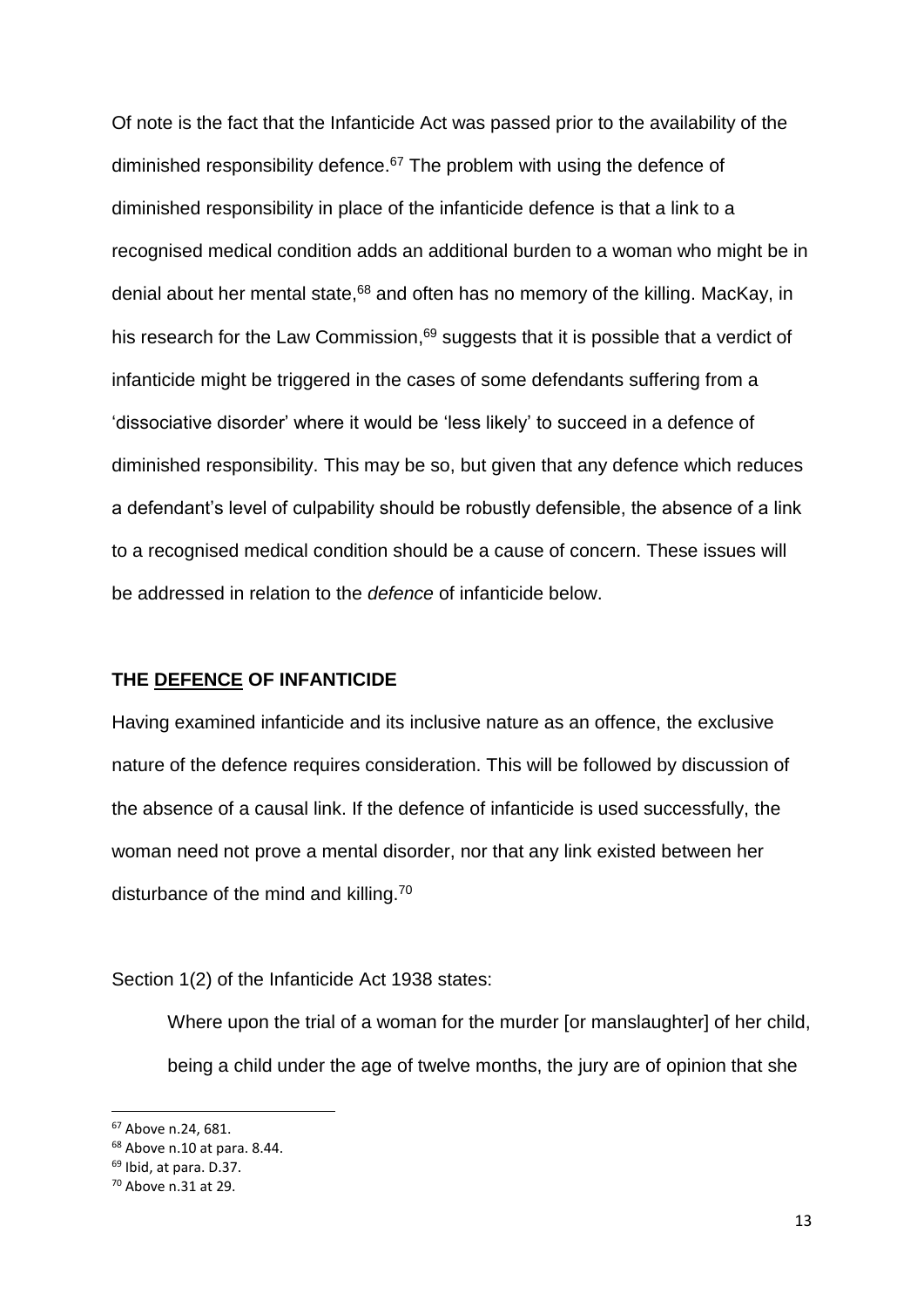by any wilful act or omission caused its death, but that at the time of the act or omission the balance of her mind was disturbed by reason of her not having fully recovered from the effect of giving birth to the child or by reason of the effect of lactation consequent upon the birth of the child, then the jury may… return…a verdict of infanticide.

The term 'infanticide' is contradictory to its function as a 'defence'. The origins of the term are based in the language of killing, the suffix '-cide' originating from the Latin term 'occido', meaning to kill, to murder or to slay. The term infanticide as a defence is therefore a misnomer. A defence by its nature ought not to be inculpatory, $71$  nor should it apply exclusively to only one small section of society.

## *The exclusive nature of the defence*

A mother who kills her new-born baby as well as her 13 month old child may be charged with infanticide in respect of her new-born infant but will have to be charged with murder of her older child (although she may plead diminished responsibility as a defence); equally, a father who kills his new-born baby and who has undergone many of the same environmental problems as the mother will be subjected to a murder charge, as would the mother of an adopted infant. The arbitrary nature of these divisions has been acknowledged by the Law Commission<sup>72</sup> but no alternative recommendations were made. Thus, while the offence of infanticide targets only a certain type of defendant, the defence of infanticide is not available to the type of defendant who may be deserving of a reduction in culpability due to circumstances

 $71$  Above n.1 32.

<sup>72</sup> Above n.10 at para. 8.13.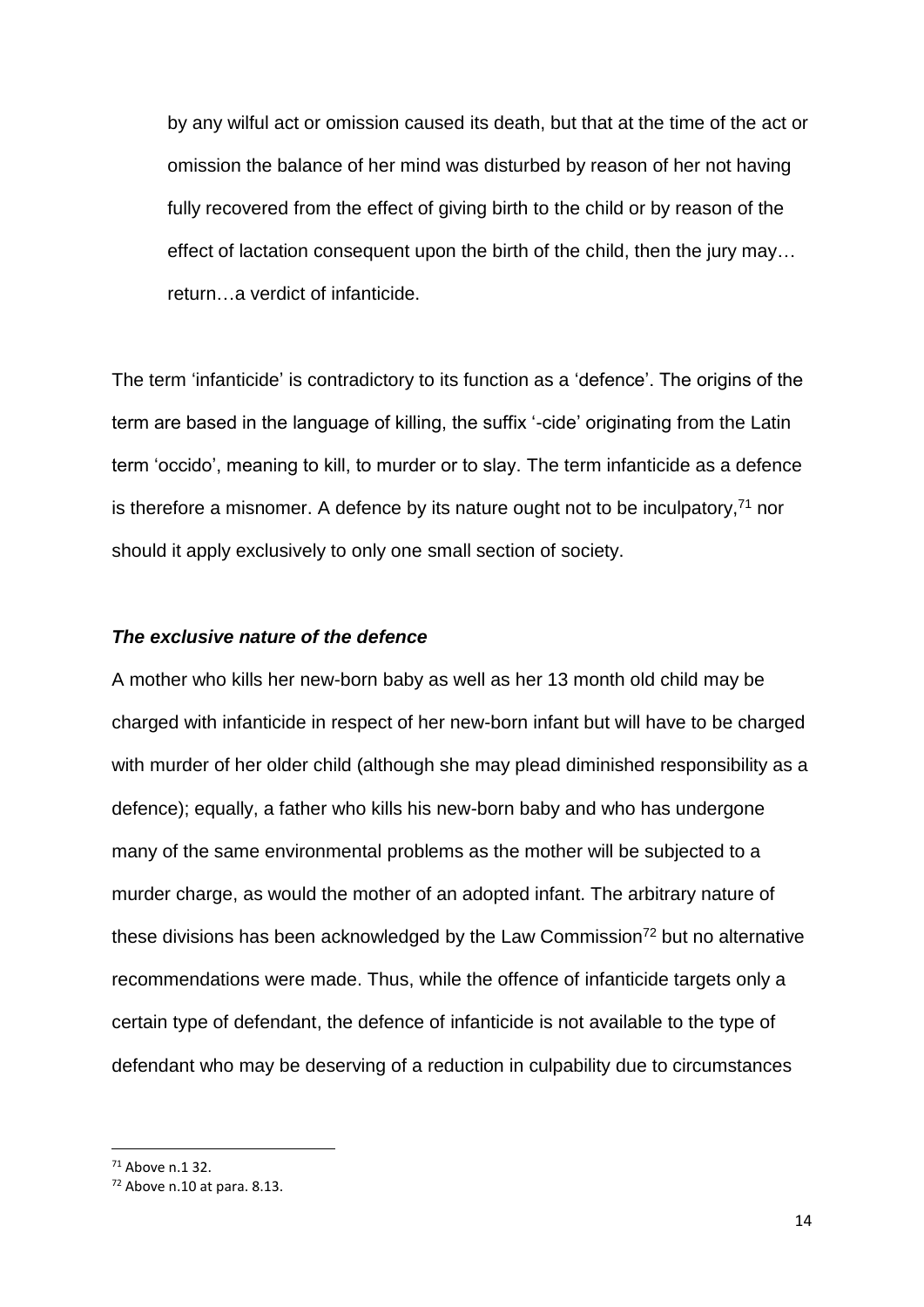other than the 'effect of giving birth'. Additionally, the fact that the woman need show no causal link between a recognised medical condition and the killing clearly demonstrates that a principled approach to the defence of infanticide is absent. Whether the different treatment of women who have recently given birth is justifiable must be considered.

There is a limited amount of research suggesting that the medical connection between childbirth/lactation<sup>73</sup> allows for a distinction to be made between the 'infanticidal' mother and other types of defendant. The reasons behind the need for this distinction seem, at best, to be historical. Written about at length, $74$  the historical need for the defence of infanticide has long since disappeared and a new rationale for infanticide needs to be sought. The society into which the infanticide legislation was originally introduced insisted on 'female virtue, and was intolerant of illegitimacy'.<sup>75</sup> The defence of infanticide has developed in a dishonest manner: the true reasons for its existence are not openly recognised, namely, the avoidance of the death penalty/mandatory life sentence, the distaste of judges, juries and prosecutors at the harsh outcome of a murder conviction and the need for mercy to be shown,<sup>76</sup> and the social circumstances of a woman which fall short of a recognisable mental illness. Although a necessary defence historically, it is likely that a more open approach to the reasons for the defence and 'express recognition of the socio-economic explanation for infanticide would have been impossible<sup>'77</sup> to

 $<sup>73</sup>$  Ibid at para 8.26: a link may have been found. Nevertheless, 'the bulk of medical opinion supports an</sup> aetiology based on social and psychological factors'. (Brennan, above n.8 at 509).

 $74$  For an excellent historical account of the development of infanticide as an offence/defence, see Loughnan, above n.37 at 685-701.

<sup>75</sup> Brennan, above n.5 at 106.

<sup>76</sup> Brennan, above n.5 at 106-108.

<sup>77</sup> Ibid at 136.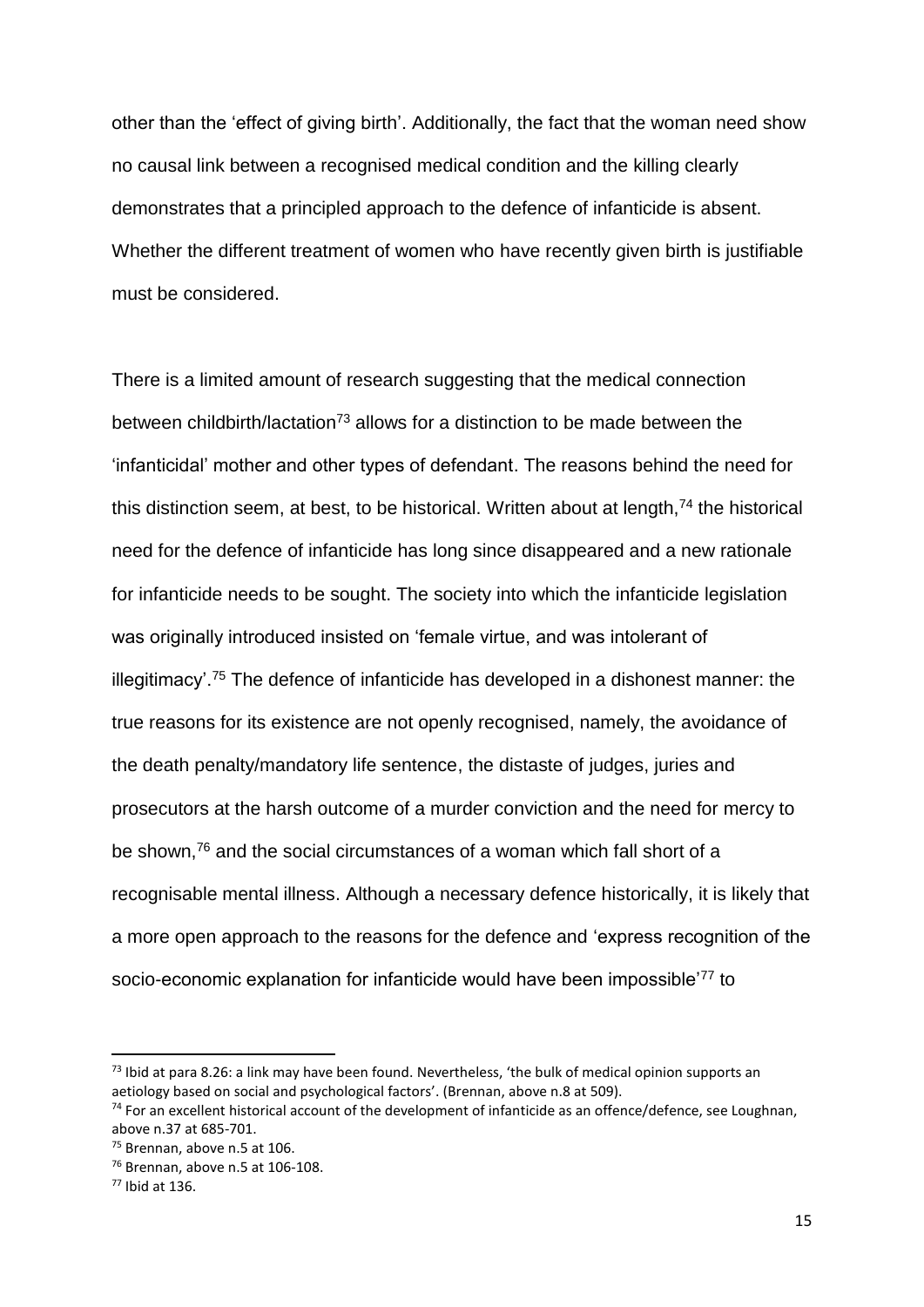successfully legislate. The historical need for a lenient approach to these women, in the absence of a defence of diminished responsibility, may explain to an extent why there was no requirement of a causal link between the killing and the disturbance of the mind. This flexible approach no longer seems appropriate.

## *The Absence of a Causal Link*

While the woman who pleads infanticide as a defence must be able to show that the balance of her mind was disturbed at the time of the killing, there is no requirement that she should demonstrate she was suffering from an identifiable mental disorder, nor that the imbalance caused her to kill. The absence of a causal link allows for the merciful outcome discussed earlier but runs contrary to the other mental condition defences. The defence of insanity requires a link between a 'disease of the mind' and the defendant either not knowing the nature and quality of his act or that it was wrong.<sup>78</sup> The partial defence of diminished responsibility requires a defendant to have been suffering from an abnormality of mental functioning which arose from a recognised medical condition and provides an explanation for the defendant's killing.<sup>79</sup> In order to satisfy either of these defences, a defendant has to not only fulfil the criteria within them, but also satisfy the court that her actions were caused by either a disease of the mind or recognised medical condition. The absence of this causal link within the infanticide defence, admittedly, makes the defence more compassionate for women who kill their infants in desperate circumstances, however, perhaps tips the balance too far away from the harm caused in favour of the reduced culpability of the defendant.

<sup>78</sup> *M'Naghten* (1843) 10 Cl & Fin 200.

 $79$  S.2(1) of the Homicide Act 1957 as amended by s.52 Coroners and Justice Act 2009.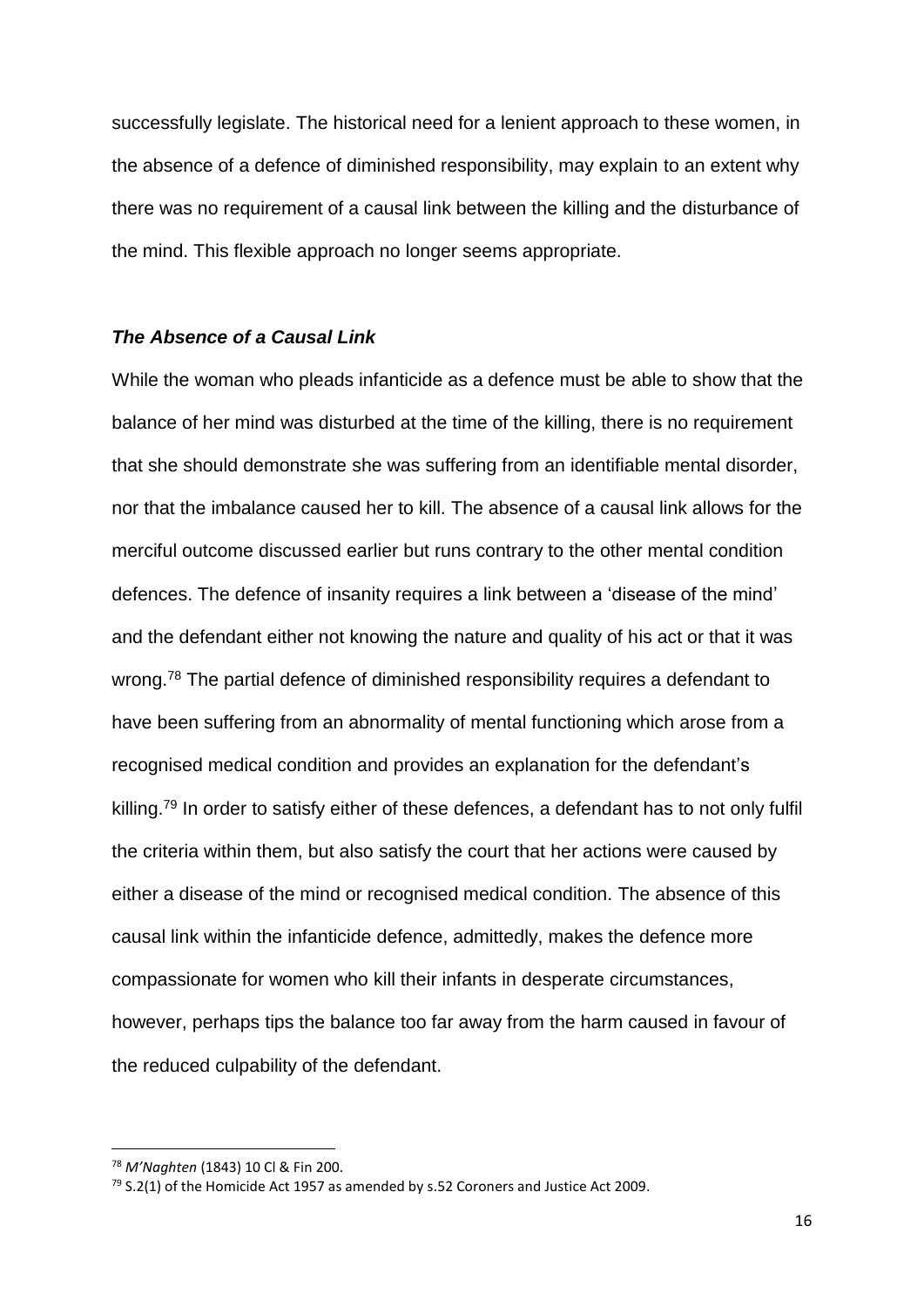The focus ought to be on a woman's mental health. Without an honest link to mental disorder, infanticide cases will continue to be decided in an unprincipled manner and it is possible that there will be more cases decided in the same, *prima facie*, unpredictable manner as *Tunstill* and *Balogh*. While Mackay points out<sup>80</sup> that the Court of Appeal in *Sainsbury<sup>81</sup>* believed there should continue to be leniency shown in cases of infanticide, $82$  respectfully, leniency without a sound underpinning rationale risks perpetuating a patronising view of women who kill their children at the same time as devaluing the harm caused to society.

Before examining reform proposals, what must first be considered are the circumstances under which a woman who kills her infant should be entitled to a defence. While the offence/defence of infanticide has merit on a practical level,<sup>83</sup> it is submitted here that these circumstances should be referable on a theoretical level to either reduced culpability or a total absence of criminal responsibility. In order first to be held criminally responsible, she must still be a moral agent.

#### *Moral agency and reduced culpability*

A principled approach to the defence of infanticide needs first to determine whether the woman is a moral agent. Loughnan suggests that the 'leniency following a conviction for infanticide (spilling over to manslaughter where the facts are

<sup>80</sup> Above n.31 at 30.

<sup>81</sup> [1990] *Crim LR* 348.

<sup>82 (1989) 11</sup> Cr. App. R. (S.) 533, 534-5. Per Russell LJ: 'of 59 cases of infanticide recorded in the last 10 years, between 1979 and 1988, not one has resulted in a custodial sentence. There have been 52 orders either of probation or supervision, six hospital orders, one of which was restricted. That then affords the pattern of sentencing for this type of offence during the last 10 years.'

<sup>83</sup> Above n.8 at 517.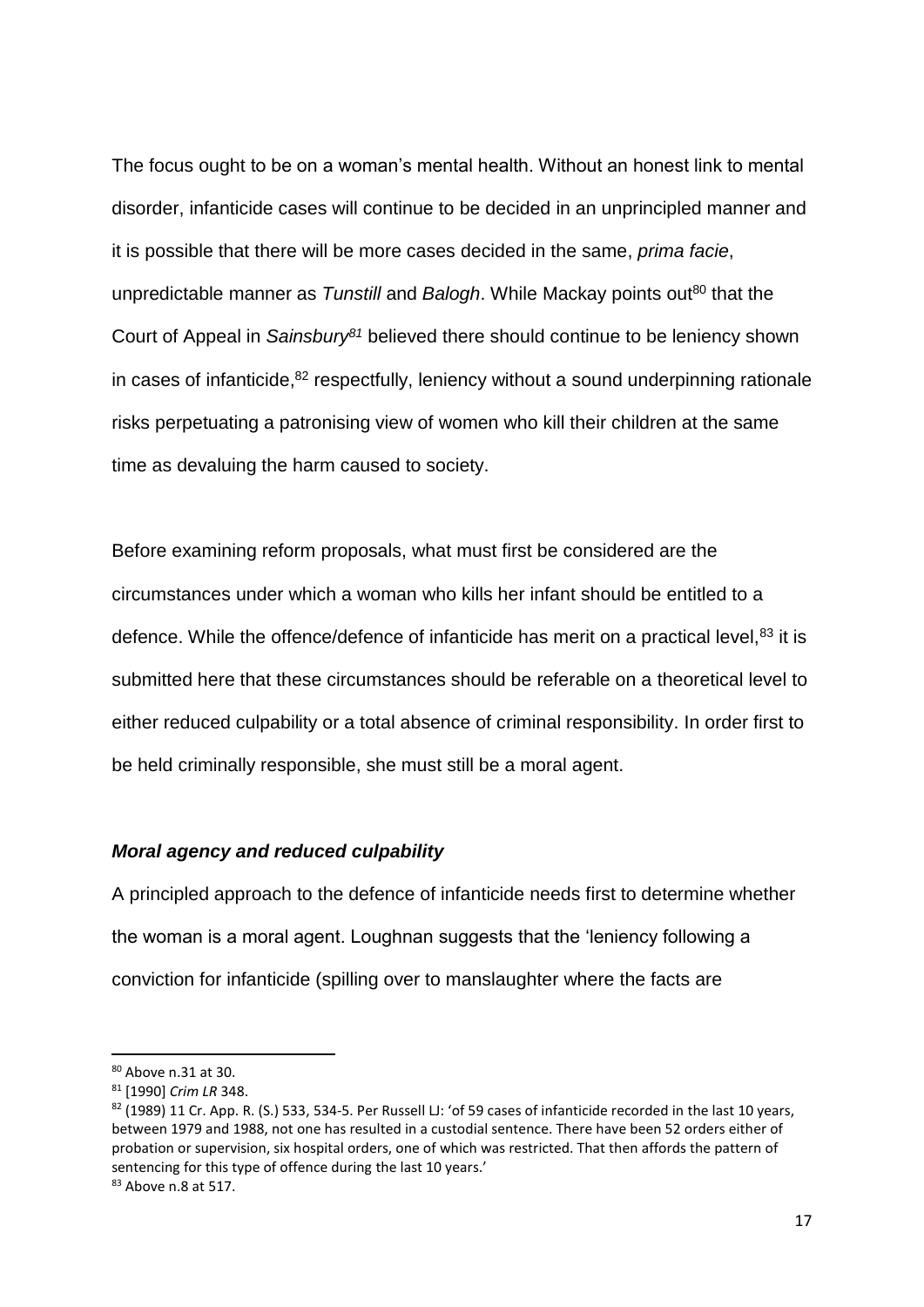comparable) strongly suggests that defendants are viewed with a high level of sympathy and compassion, and that the infanticide defendant is regarded as less dangerous than other killers.'<sup>84</sup> This view is supported in Mackay's sample study of 47 defendants who had killed very young children.<sup>85</sup> Mackay's findings were that the female defendants were viewed as 'tragic cases'<sup>86</sup> and dealt with more leniently than the male defendants who were perceived as being more culpable. Compassion has clearly been the reason for the defence, and Loughnan suggests $87$  that this continues to be the case. Compassion on its own should not suffice for any defence: principled grounds for exculpation should first be found. An exculpatory defence should arise due to a total lack of moral agency. A partial defence should arise where the woman is a moral agent, and therefore criminally responsible, but there are factors which reduce her level of culpability.

Capacity theory suggests that culpability arises as a consequence of both the capacity to choose and fair opportunity to comply with the law.<sup>88</sup> While a woman may lack the capacity to choose due to the 'effects of childbirth' and, as such, ought not to be viewed as a moral agent, the effects of childbirth *per se* are not a sufficiently sound rationale for depriving a woman of moral agency. A link should be required to a recognised medical condition. The World Health Organisation recognises

<sup>84</sup> Above n.1 225.

<sup>85</sup> Above n.31 at 21.

<sup>86</sup> Ibid at 30.

<sup>87</sup> Above n.37 at 710, citing the cases of *Sainsbury* (1989) 11 Cr App R (S) 533 and *Lewis* (1989) 11 Cr App R (S) 577 as examples.

<sup>88</sup> Above n.21 190-191.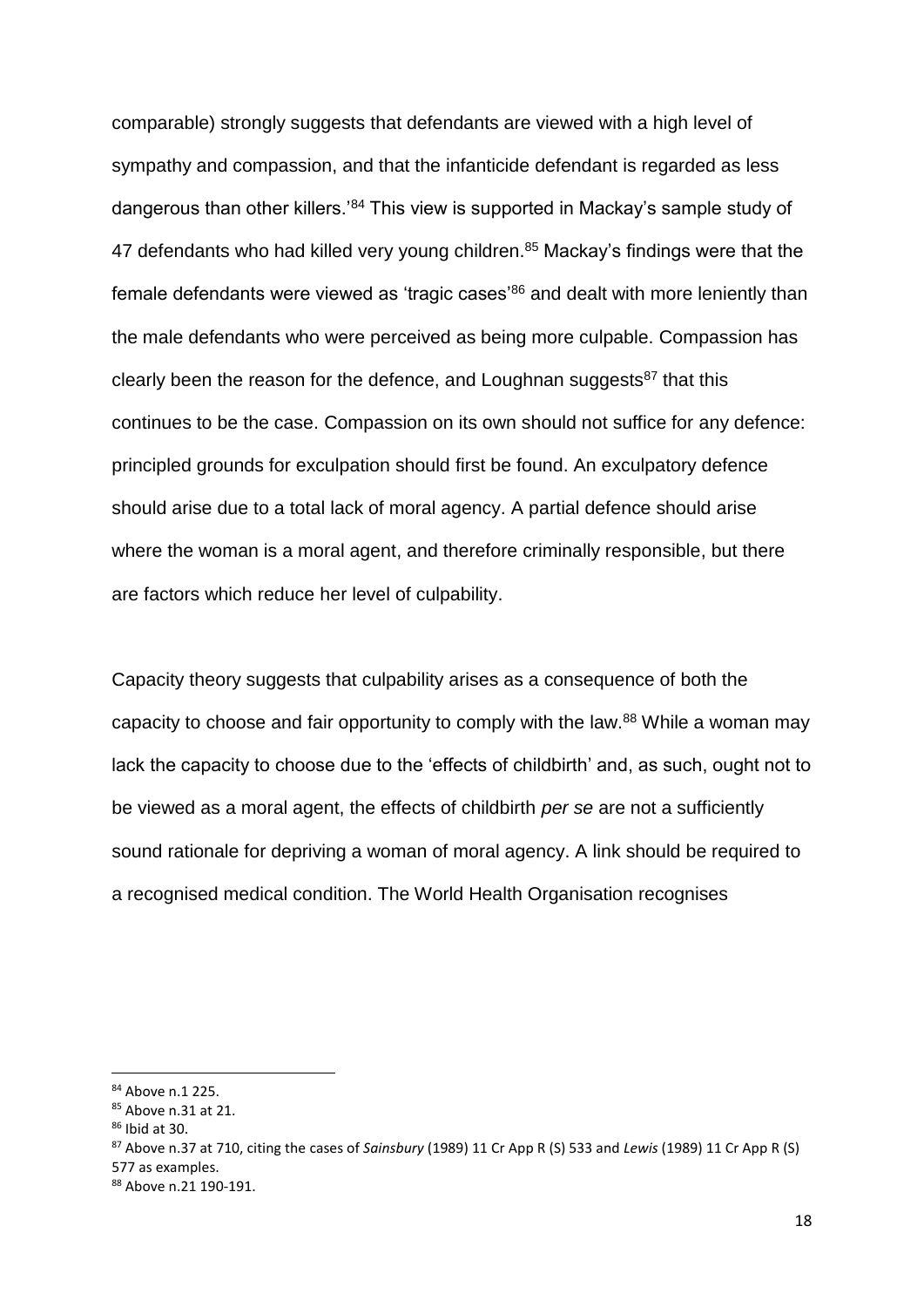puerperal psychosis in paragraph F53 of the International Classification of Diseases. $89$  although cautions that  $90$ 

[m]ost experts in this field are of the opinion that a clinical picture of puerperal psychosis is so rarely (if ever) reliably distinguishable from affective disorder or schizophrenia that a special category is not justified.

This advisory note points to a difficulty in accurately diagnosing puerperal psychosis; requiring a link to a recognised medical condition might carry the risk of holding some women to be criminally responsible who ought not to be so regarded. As recently as 2007, Brennan stated:<sup>91</sup> 'it is evident that there is little agreement about the causes and status of post-natal mental disturbances'. However, the absence of agreement may lead to the erroneous assumption that mental illnesses attributable to childbirth do not exist.<sup>92</sup> The difficulty in providing a fair and accurate diagnosis is illustrated by the jury's rejection of the defence of diminished responsibility and the pending re-trial in Tunstill.<sup>93</sup> Nevertheless, difficult cases should not deter the need to provide a principled rationale for attributing/denying criminal responsibility.

Where no criminal responsibility can be attributed due to lack of moral agency, any criminal conviction seems inappropriate. Under such circumstances, the woman should receive a complete defence. However, where moral agency is present but

<sup>91</sup> Above n.8 at 513.

<sup>89</sup> <https://icd.codes/icd10cm/F53> (accessed on 17 July 2018). The condition is often alternatively referred to as postpartum psychosis and it is suggested that these terms should be read interchangeably. <sup>90</sup> [http://www.who.int/classifications/icd/en/bluebook.pdf,](http://www.who.int/classifications/icd/en/bluebook.pdf) 19, (accessed on 17 July 2018)

<sup>92</sup> Above n.3 at 908.

<sup>93</sup> Above n.12.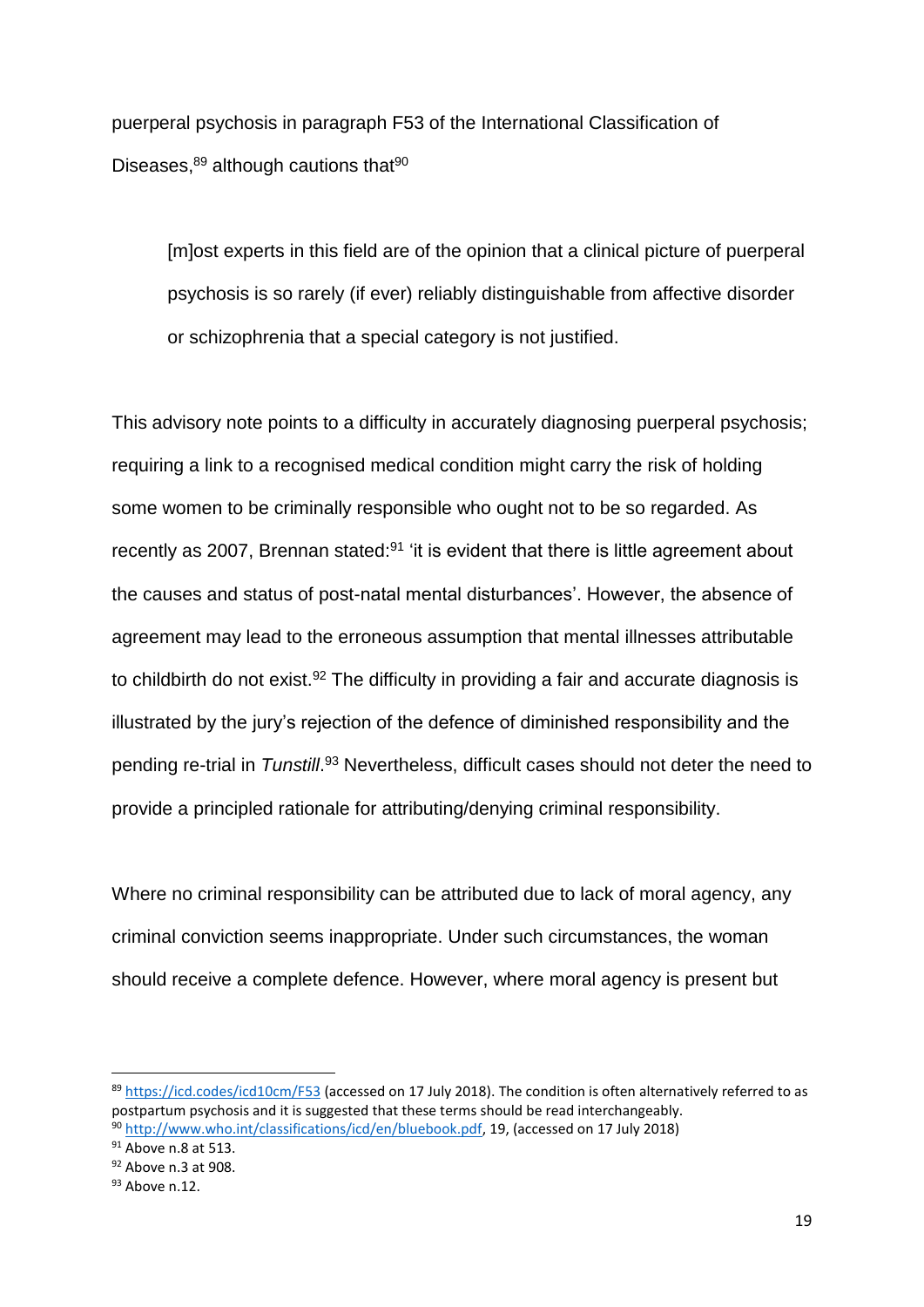culpability is reduced, the 'half-way house'<sup>94</sup> of a partial defence may be appropriate.<sup>95</sup> The denial of moral agency or reduction in culpability should, in either instance, be linked to a medical condition.

#### **REFORM PROPOSALS**

The Butler Committee<sup>96</sup> recommended the abolition of the offence/defence in favour of the further reaching defence of diminished responsibility. The Committee was of the opinion that infanticide was rendered redundant by the introduction of the partial defence of diminished responsibility.<sup>97</sup> In addition, the Committee recognised that fathers could suffer similar stresses consequent to birth.<sup>98</sup> The Law Commission does not share this view, preferring retention of infanticide on the grounds that 'it is a practicable legal solution to a particular set of circumstances'<sup>99</sup> and that merging infanticide with diminished responsibility would have the effect of elevating the offence/defence to second degree murder.<sup>100</sup> The prospect of labelling a woman who has killed her infant a murderer, despite her suffering from a disturbance of the mind, is a patently distasteful proposition but, given that no such reforms have been forthcoming, this argument no longer carries weight; nor, in view of the case of *Tunstill*, given that the judge withheld infanticide from the jury, can it be stated that the offence/defence remains a consistently practicable legal solution. Neither reason appears sufficient to shy away from reform. Abolition in favour of diminished

<sup>94</sup> Above n.37 at 705.

<sup>95</sup> Above n.18.

<sup>96</sup> Home Office, *Report of the Committee on Mentally Abnormal Offenders*, Cmnd. 6244 (1975) at para. 19.27.  $97$  Ibid.

<sup>98</sup> Ibid at para. 19.23.

<sup>99</sup> Above n.10 at para 8.3.

 $100$  Ibid at para. 8.36.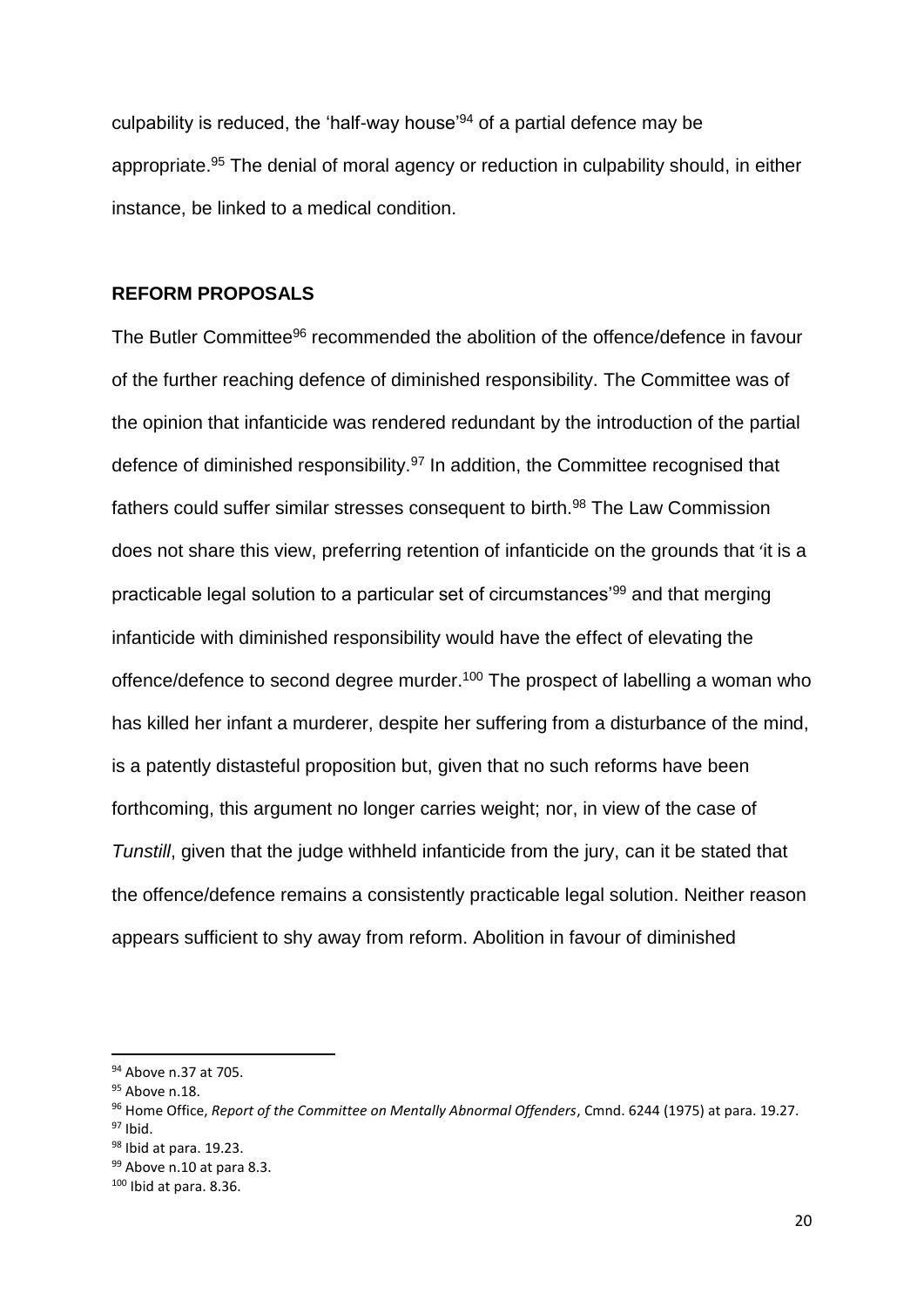responsibility would achieve a fairer balance between protection of the victim and of the vulnerable defendant.

The need for a more considered rationale behind the defence has been recognised by the Law Commission when it stated 'the partial defences to [murder] do not have defensible definitions or a rational structure'. <sup>101</sup> Despite this assertion, no changes to the definition of infanticide are recommended, with the exception that an expedited appeal process was proposed.<sup>102</sup> The recommendation here is that the defence of infanticide should be abolished.<sup>103</sup> Where a woman kills her child, regardless of age, and her culpability is diminished, then she should be given the defence of diminished responsibility. In a perfect world, where her recognised medical condition is sufficiently severe to prevent her from being a moral agent, then she should have access to a reformed defence of insanity. The defence of not criminally responsible by reason of recognised medical condition proposed by the Law Commission<sup>104</sup> would be ideal. Account should also be taken of the fact that the woman may be unwilling to plead either defence and so it should be possible for the judge to order a medical examination.<sup>105</sup> While Grossman suggests<sup>106</sup> that postpartum psychosis has the 'potential for manipulation and abuse', writing in 1990, the same may no longer be true today, since this form of psychosis, although difficult to accurately diagnose, is now recognised in the International Classification of Diseases.<sup>107</sup>

 $101$  Ibid at para. 1.70.

<sup>102</sup> Ibid at para. 8.4.

<sup>&</sup>lt;sup>103</sup> With the proviso that the conviction remains voluntary manslaughter and not second degree murder.

<sup>104</sup> Above n.20 at chapter 4.

<sup>105</sup> Above n.10 at para. 8.46.

<sup>106</sup> Above n.36 at 343.

<sup>107</sup> Above n.89 .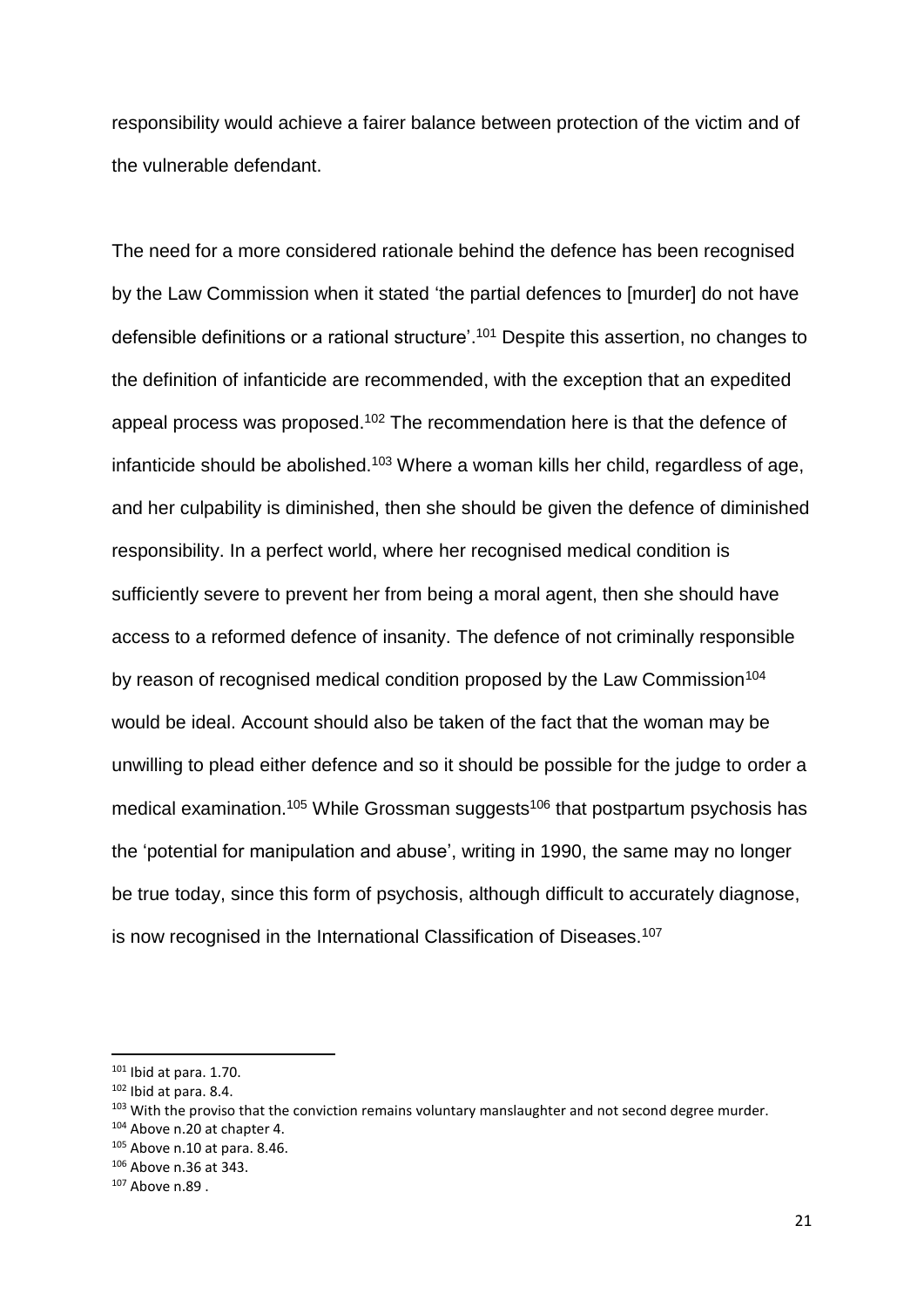#### **CONCLUSION**

An infant under 12 months should be entitled to the same rights and recognition as any other person in being. To say otherwise is morally perverse and runs contrary to the rest of the criminal law. Unfortunately, a child of this age is in more danger of being killed by a parent than at any other age.<sup>108</sup> The balance of the current offence/defence of infanticide is tipped far more towards the protection of the vulnerable defendant than the victim. Nevertheless, it is important to avoid the potentially 'paradoxical result'<sup>109</sup> that, in giving women equality before the law, they are treated more severely by being viewed as responsible for their actions and 'a gendered understanding of criminal law and justice has yet to be fully realised.'<sup>110</sup> In an age of political correctness, it is inappropriate and patronising to both inculpate or exculpate a woman on the grounds of her having recently given birth. As with other areas of the substantive criminal law, however, a sound theoretical underpinning needs to be debated prior to the implementation of any reform. The suggestion here is that the offence/defence of infanticide should be abolished, and diminished responsibility or a newly reformed insanity defence should be used in its stead. Whether a partial or total defence should be applied should depend upon whether the defendant is not a moral agent and therefore not criminally responsible or whether she is a moral agent and criminally responsible but entitled to a reduction in her level of culpability. What is also clear is that a greater understanding of postpartum psychosis,<sup>111</sup> and the impact of such a disorder on pre-existing mental disorders, is required in order to enhance our ability to undertake the delicate

<sup>108</sup> Above n3 at 903.

<sup>109</sup> Ibid at 912.

 $110$  Wells, above n.5 at 100.

<sup>111</sup> Above n.36 at 344.